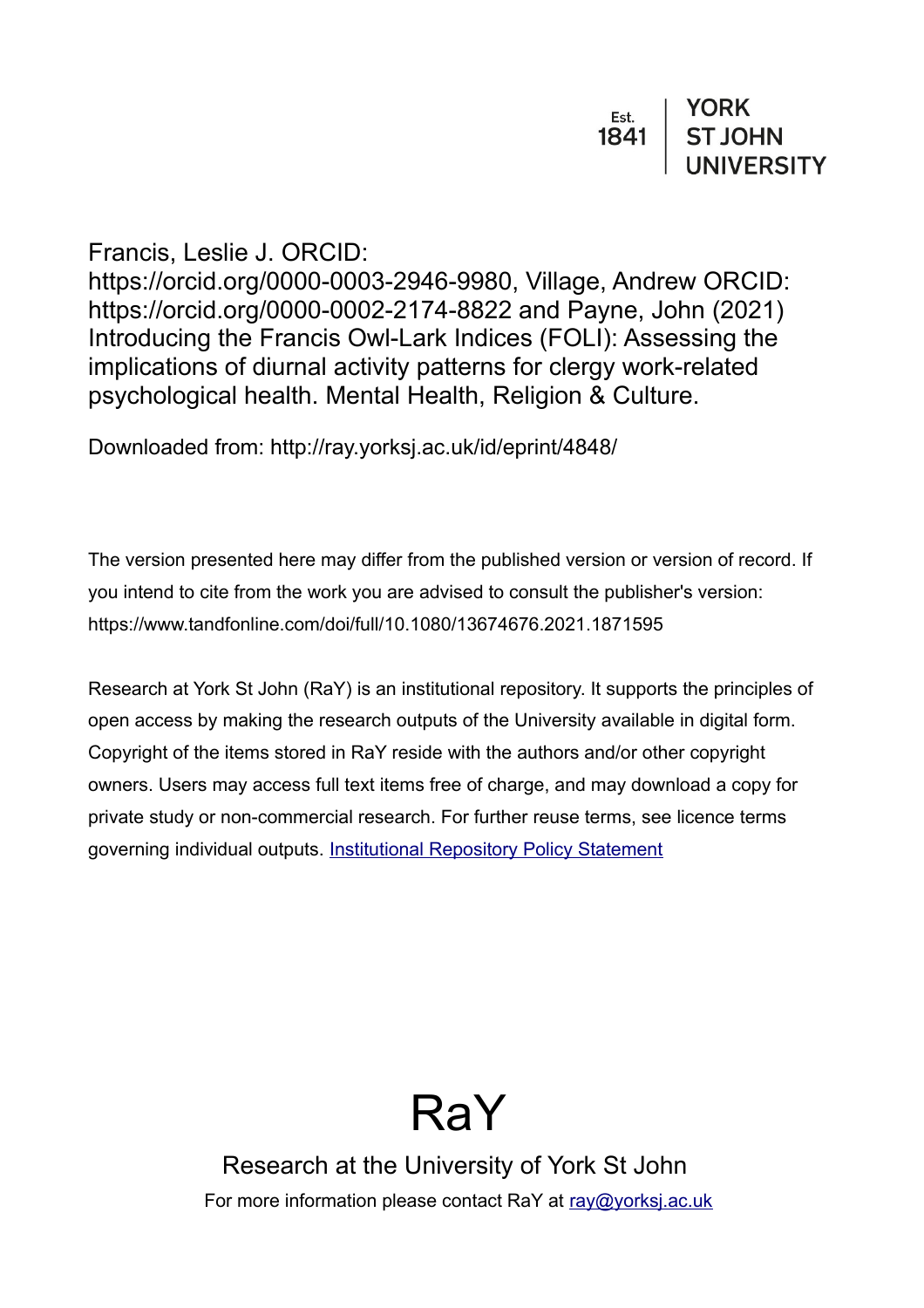Introducing the Francis Owl-Lark Indices (FOLI): Assessing the implications of diurnal activity patterns for clergy work-related psychological health

Leslie J. Francis\*

University of Warwick, Coventry, UK

Andrew Village

York St John University, York, UK

John Payne

University of Warwick, Coventry, UK

Author note: \*Corresponding author: Leslie J Francis Warwick Religions & Education Research Unit Centre for Education Studies The University of Warwick Coventry CV4 7AL United Kingdom Tel: +44 (0)24 7652 2539 Fax:  $+44 (0)24 7657 2638$ Email: [leslie.francis@warwick.ac.uk](mailto:leslie.francis@warwick.ac.uk)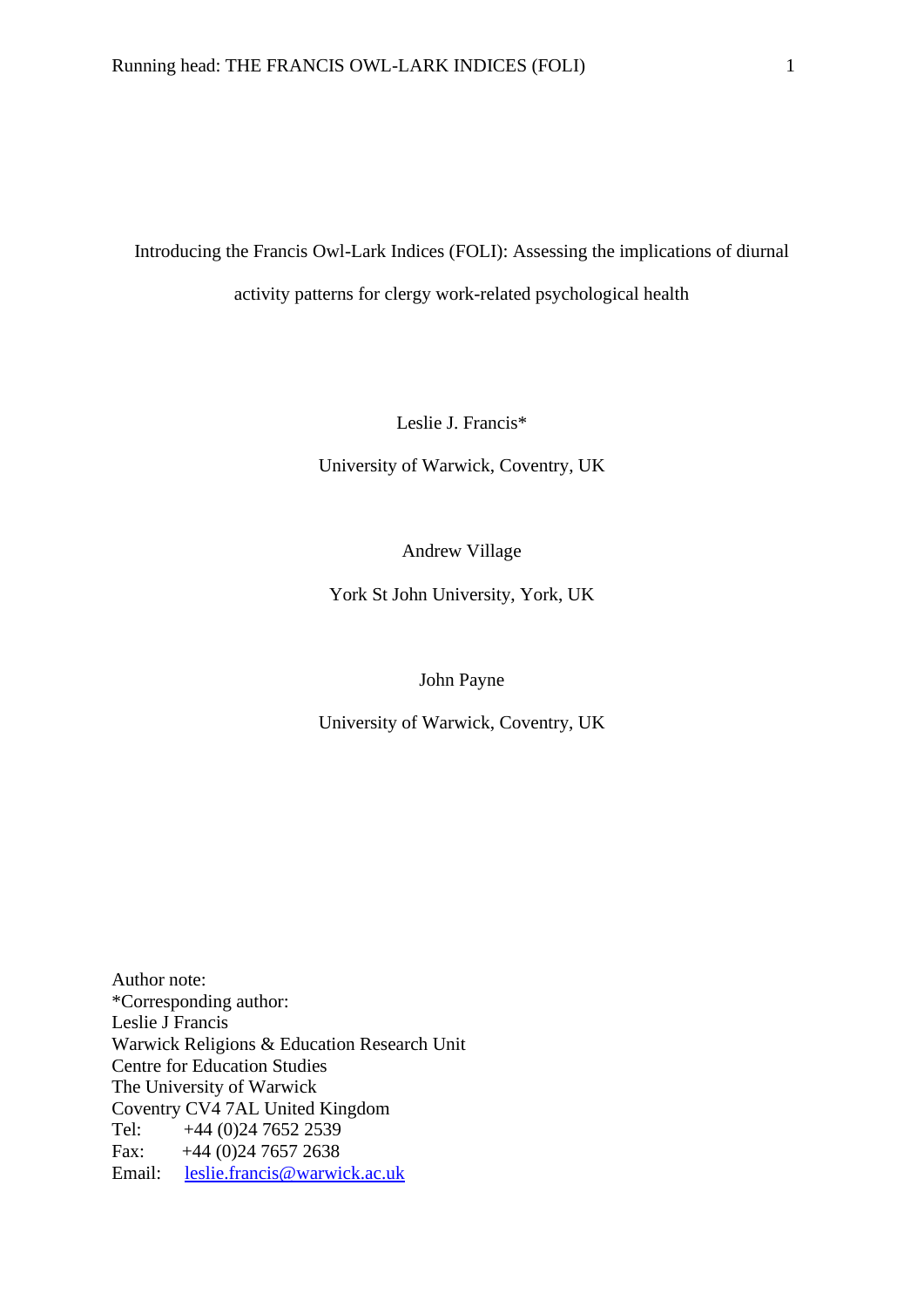#### **Abstract**

Drawing on data provided by 338 clergy serving in the Church in Wales this study reports the development of a 14-item instrument designed to provide independent measures of preference for morning activity (the Lark preference) and preference for evening activity (the Owl preference) appropriate for use among clergy. The thesis is then tested that these preferences predict individual differences in clergy work-related psychological health, as assessed by the Francis Burnout Inventory, after taking into account the effects of sex and personality (extraversion and neuroticism). The data demonstrated that clergy who displayed the Lark preference for mornings were less likely to suffer from burnout. Clergy who displayed the Owl preference for evenings were neither more nor less likely to suffer from burnout. Although significantly correlated the two preference measures are related differently to individual differences in levels of burnout.

*Keywords:* morningness, eveningness, personality, burnout, clergy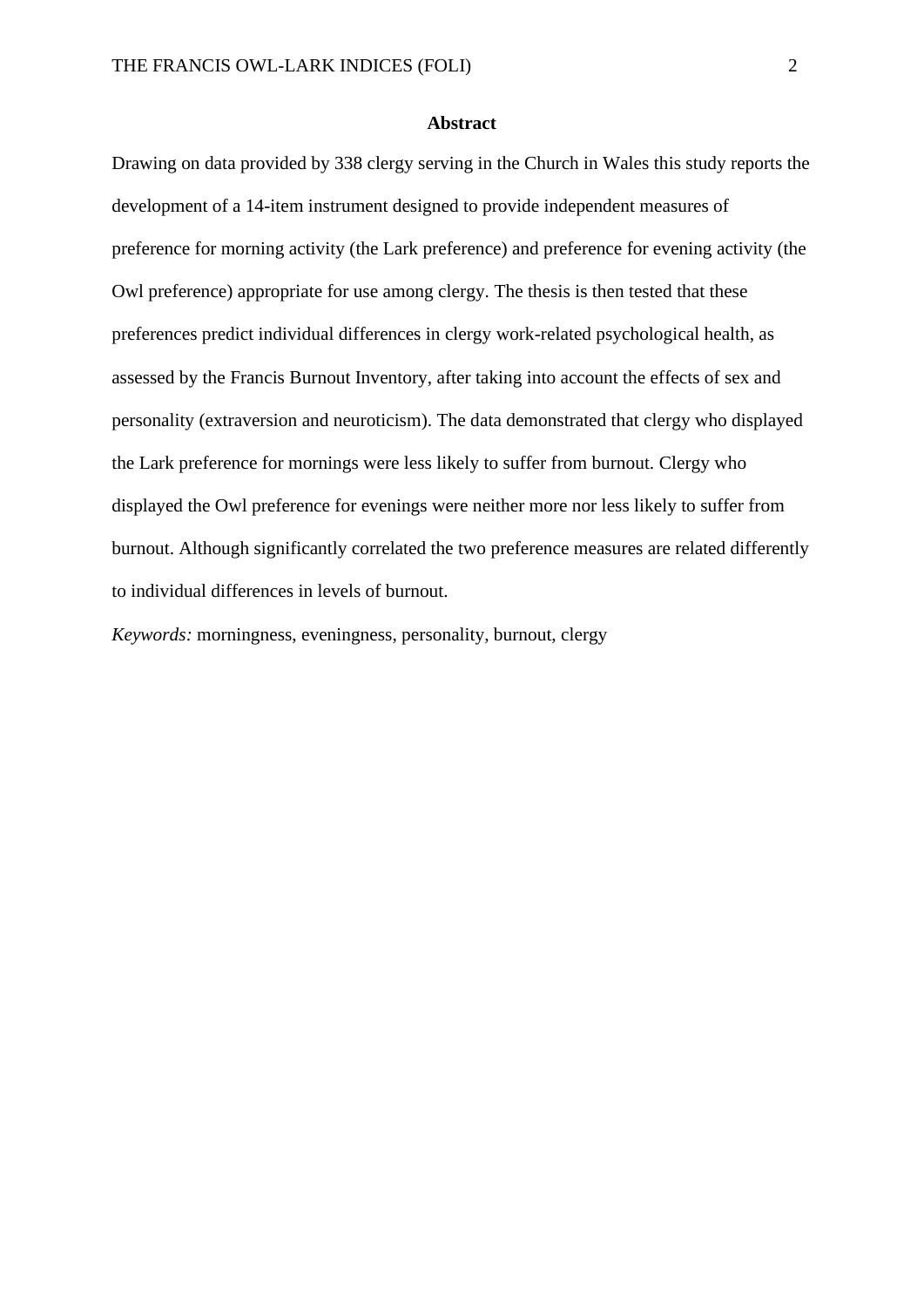#### **Introduction**

A growing research literature has drawn attention to the personal and social significance of individual differences in preferences for morning activity (the Lark preference) and for evening activity (the Owl preference). Within this literature the contrast between 'morningness' and 'eveningness' refers to individual differences 'in circadian phase position of sleep-wake and subjective alertness rhythms' (Arrona-Palacios & Díaz-Morales, 2017, p. 480). Morningness and eveningness are not regarded as opposite poles of a single continuum, but an independent (although not orthogonal) factors, with the consequence that individuals can be classified as morning types, evening types, or neither types. In general Larks prefer waking up early and tend to feel at their best during the morning, while Owls prefer waking up later in the day and tend to feel at their best in the late afternoon.

Preferences for morningness and eveningness (the diurnal rhythm) have been assessed by a range of measures, including: the 19-item Morningness-Eveningness Questionnaire (MEQ; Horne & Östberg, 1976); the 7-item Diurnal Type Scale (DTS; Torsvall, & Åkerstedt, 1980); the 13-item Composite Scale of Morningness (CSM; Smith, Reilly, & Midkiff, 1989); the 5-item Reduced Morningness-Eveningness Questionnaire (rMEQ; Adan & Almirall, 1990); the ten-item Morningness-Eveningness Scale for Children (MESC; Carskadon, Vieira, & Acebo, 1993); and the 12-item Early-Late Preferences Scale (Smith, et al., 2002).

The connections between the Lark and the Owl preferences and personality have been explored in relation to several models of personality. For example, a number of earlier studies located morningness and eveningness preferences alongside the two dimensional model of personality (extraversion and neuroticism) proposed by Eysenck and Eysenck (1964) and the later three dimensional model (extraversion, neuroticism, and psychoticism) proposed by Eysenck and Eysenck (1975), including work reported by Eysenck and Folkard (1980), Humphreys, Revelle, Simon, and Gilliland (1980), Larsen (1985), Mecacci, Zani, Rochetti,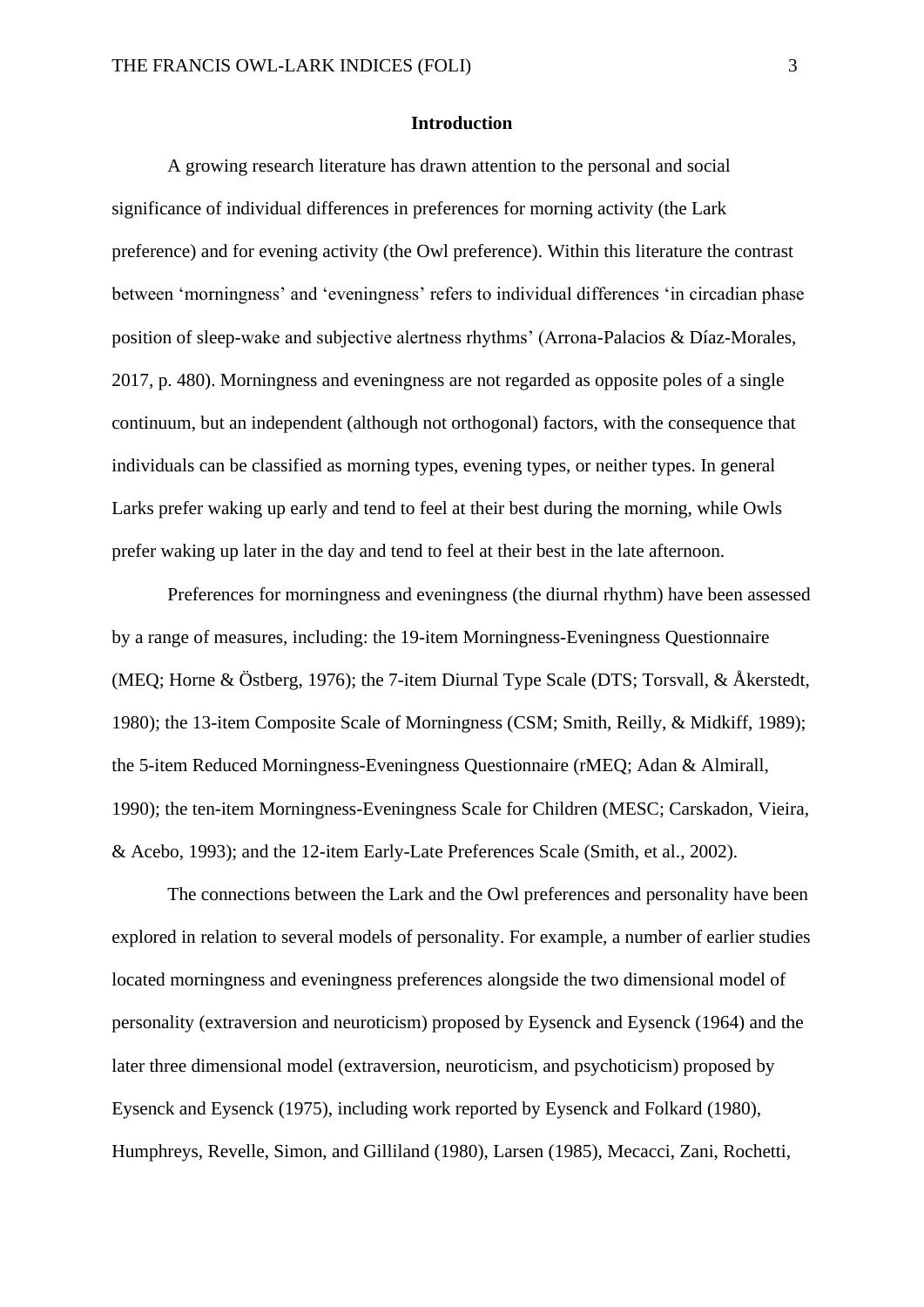and Lucioli (1986), Mura and Levy (1986), Matthews (1987), Zuber and Ekehammar (1988), Wilson (1990), Adan and Almirral (1990, 1991), Neubauer (1992), Adan (1992, 1994), Mitchell and Redman (1993), Mecacci and Rocchetti (1998), Langford and Glendon (2002), Francis, Fearn, and Booker (2003), Mecacci, Righi, & Rocchetti (2004).

While evidence from these studies is far from unanimous, the main clue to emerge is that impulsivity is the key personality factor to predict the preferred time of day (Anderson  $\&$ Revelle, 1982, 1994), although even here the evidence is not conclusive. Some studies have failed to find a significant relationship between impulsivity and the diurnal rhythm (Lawrence & Stanford, 1999). In respect of Eysenck's dimensional model of personality, the location of impulsivity within personality has itself been somewhat problematic. In the early Eysenck Personality Inventory (Eysenck & Eysenck, 1964) impulsivity was associated with extraversion. In the more recent Eysenck Personality Questionnaire (Eysenck & Eysenck, 1975) and the Revised Eysenck Personality Questionnaire (Eysenck & Eysenck, 1991), impulsivity was associated with psychoticism. Studies, however, have reported significant correlations between the diurnal rhythm and Eysenck's more recent conceptualisation of extraversion, particularly a relationship between extraversion and eveningness (Larsen, 1985; Adan, 1992; Mitchell & Redman, 1993) and the neuroticism scale, indicating a relationship between neuroticism and eveningness (Mura & Levy, 1986; Neubauer, 1992; Mecacci & Rocchetti, 1998).

More recent studies have located morningness and eveningness preferences alongside the Big Five Factor model of personality (extraversion, neuroticism, agreeableness, conscientiousness, and openness) as proposed by Costa and McCrae (1985), including work reported by Jackson and Gerard (1996), Gray and Watson (2002), Zelenski, Rusting, and Larsen (2003), Dresch, Sánchez-López, and Aparcio-García (2005), DeYoung, et al. (2007), Cavallera and Giampietro (2007), Hogben, Ellis, Archer, and von Schantz (2007), Díaz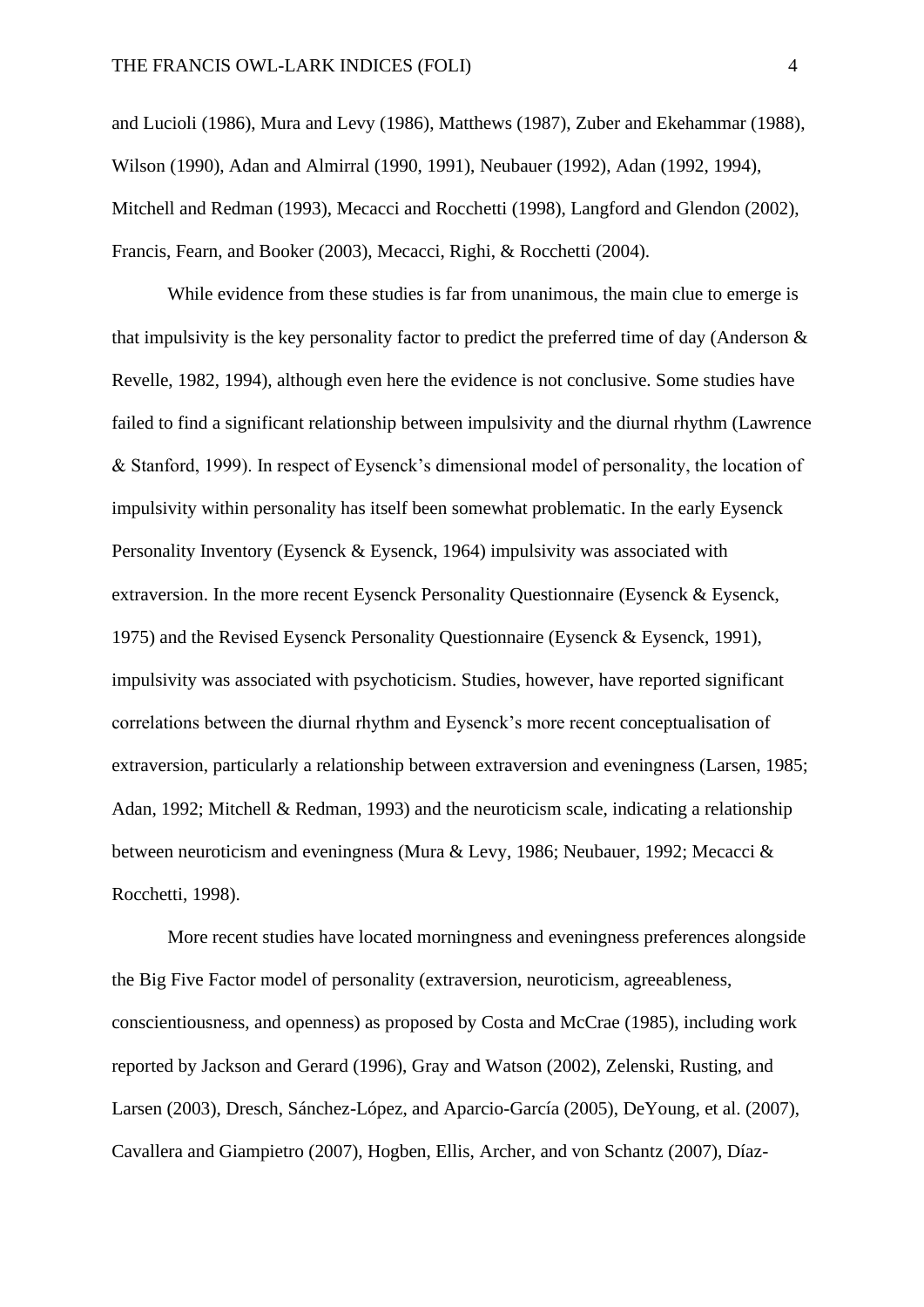Morales (2007), Randler (2008a), Tonetti, Fabbri, and Natale (2009), Randler, Baumann, and Horzum (2014), Walker, et al. (2014), Walker, Christopher, Wieth, and Buchanan (2015), and Ponzi, et al. (2015). These studies tend to suggest that Larks record higher scores on agreeableness and conscientiousness, but lower scores on neuroticism.

A number of studies have also noted and reported on sex differences among Larks and Owls. For example, using the 19-item Morning-Eveningness Questionnaire (Horne & Östberg, 1976) among a sample of 2,135 students (with an age range from 18 to 30 years), Adan and Natale (2002) reported that men presented a more pronounced eveningness preference. Subsequently, drawing on a meta analysis of 52 studies, Randler (2007) concluded that females were significantly more morning orientated than males.

Studies concerned with the health-related correlates (both physical and psychological) of the diurnal rhythm have generally pointed to a better trajectory among Larks. For example, Larks show better general health (Paine, Gander, & Travier, 2006), lower incidence of depression (Mecacci & Rocchetti, 1998; Chelminski, Ferraro, Petros, & Plaud, 1999; Lester, 2015; Merikanto, et al., 2015; Müller, Olschinski, Kundermann, & Cabanel, 2016), lower levels of anxiety (Díaz-Morales & Sánchez-Lopez, 2008) lower levels of pessimism (Lewy, 1985), higher levels of satisfaction in life (Randler, 2008b), and better self-esteem (Randler, 2011). The health-related advantages of Larks has been questioned, however, by Putilov (2008).

Another stream of research has suggested that Larks achieve better grade averages at school (Preckel, et al., 2013), perform better in university entrance examinations (Beşoluk, 2011) and go on to earn significantly higher salaries (Bonke, 2012).

A further stream of research points to certain life-style differences between Larks and Owls. For example, Owls consume higher levels of alcohol, nicotine and caffine from coffee and cola (Adan, 1994). Owls engage in higher levels of casual sex and sexual activity in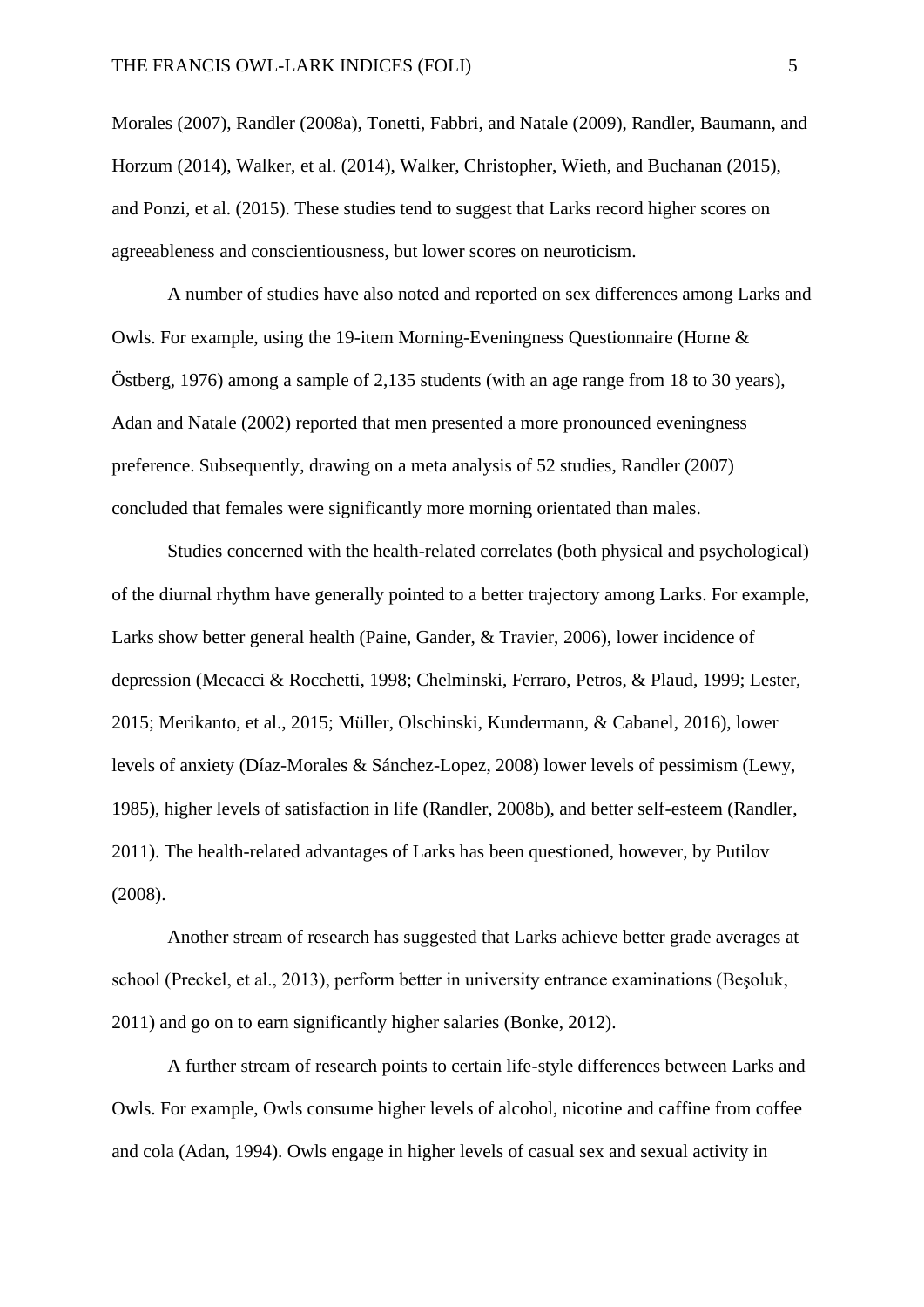uncommitted relationships (Jankowski, Díaz-Morales, Vollmer, Randler, 2014) and display higher levels of intrasexual competition among men (Ponzi et al., 2015). Owls display higher levels of bulimic behaviour (Kasof, 2001) and other eating disorders (Natale, et al., 2008; Walker, Christopher, Wieth, & Buchanan, 2015).

The notion of morningness and eveningness preferences was introduced to the empirical study of work-related psychological health and professional burnout in a study reported by Randler, Luffer, and Müller (2015). In this study they reported on data provided by 177 teachers (48 men, 128 women, and one unspecified) who completed the Maslach Burnout Inventory (Maslach & Jackson, 1986) together with the Composite Scale of Morningness (Smith, Reilly, & Midkiff, 1989). The data demonstrated a significant positive correlation between morningness and personal accomplishment (positive affect) and a significant negative correlation between morningness and emotional exhaustion (negative affect), but no significant association between morningness and depersonalisation.

## **Research question**

Against this background the aim of the present paper is to report on the development of a new measure of preferences for morning activity (the Lark preference) and for evening activity (the Owl preference) designed for use among clergy; and then to explore the impact of these preferences on clergy work-related psychological health, after first taking into account the effects of personal factors (sex) and personality (extraversion and neuroticism).

### **Method**

## **Procedure**

A questionnaire was posted to all licensed Anglican clergy serving in parochial ministry in the Church in Wales. Participation was entirely voluntary and participants were assured of anonymity and confidentiality. A response rate of 54% produced 338 replies from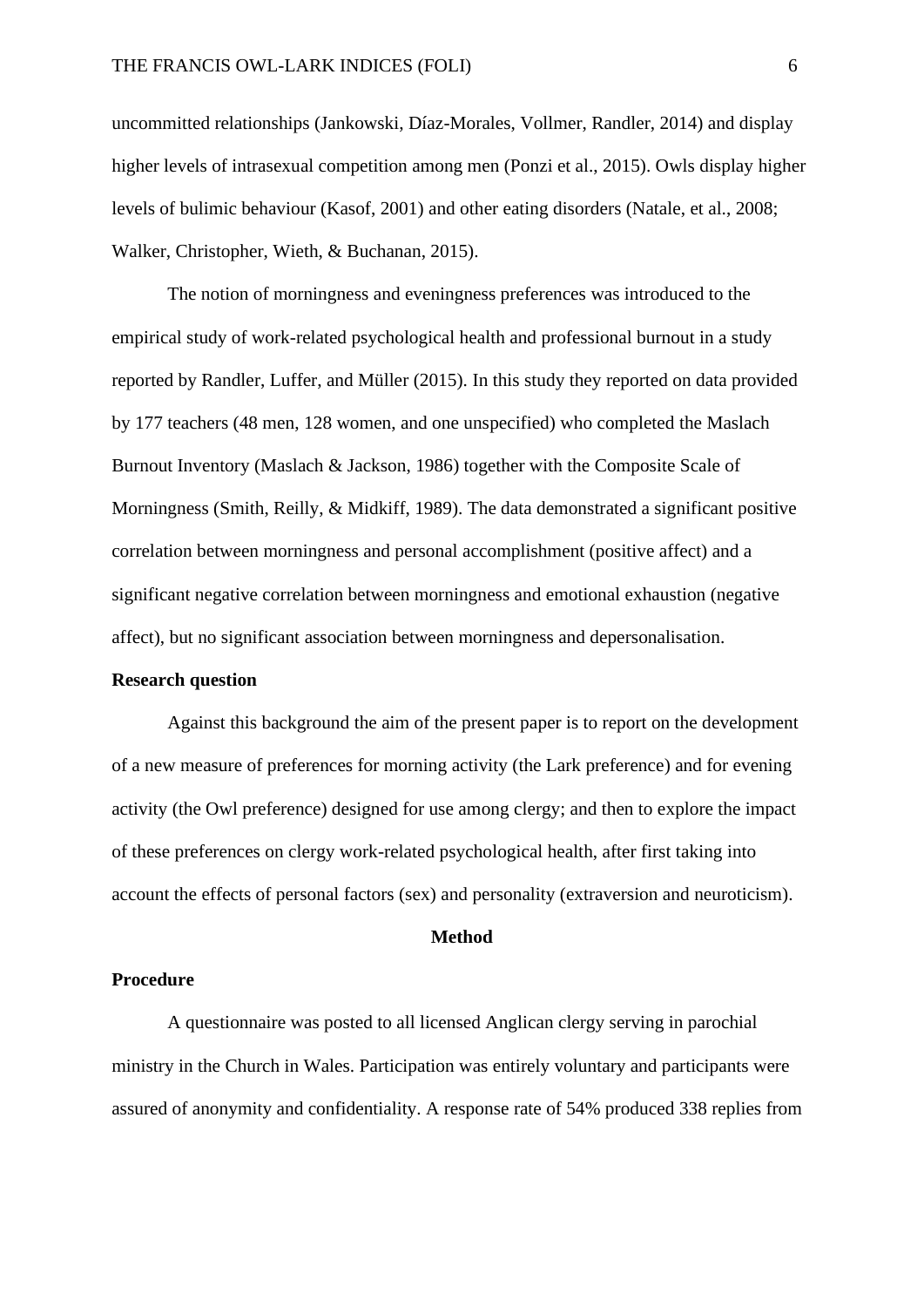clergy who had completed all the relevant measures that form the basis for the present analyses.

### **Participants**

The 338 participants comprised 75% clergymen and 25% clergywomen. In terms of age, 25% were under 50, 47% were in their fifties, 27% in their sixties, and 2% in their seventies.

### **Measures**

*Work-related psychological health* was assessed by the two scales reported by Francis, Kaldor, Robbins, and Castle (2005): the Scale of Emotional Exhaustion in Ministry (SEEM) and the Satisfaction in Ministry Scale (SIMS). Each scale comprised 11 items assessed on a five-point scale: agree strongly (5), agree (4), not certain (3), disagree (2), and disagree strongly (1). Example items from SEEM include: 'I feel drained in fulfilling my functions here', and 'I am less patient with people here than I used to be'. Example items from SIMS include: 'I feel very positive about my ministry here', and 'I am really glad that I entered the ministry'. The 11 items from the SEEM and the 11 items from the SIMS were presented alternately. Scale properties have been reported elsewhere in a study of over 6,000 clergy drawn from a range of denominations in Australia, New Zealand and England (Francis, Kaldor, Robbins, & Castle, 2005), in which both scales showed high internal consistency reliability (Cronbach's alpha for both scales  $= .84$ ). In the present sample they had alpha reliabilities of .78 (SEEM) and .85 (SIMS).

*Personality* variables were assessed by the abbreviated form of the Eysenck Personality Questionnaire Revised (EPQR-A) reported by Francis, Brown, and Philipchalk (1992) and modified by Francis, Robbins, Louden, and Haley (2001), using two six-item measures of extraversion and neuroticism. Each item is assessed on a two-point scale: yes (1) and no (2). Example items for the extraversion scale include: 'Are you a talkative person?'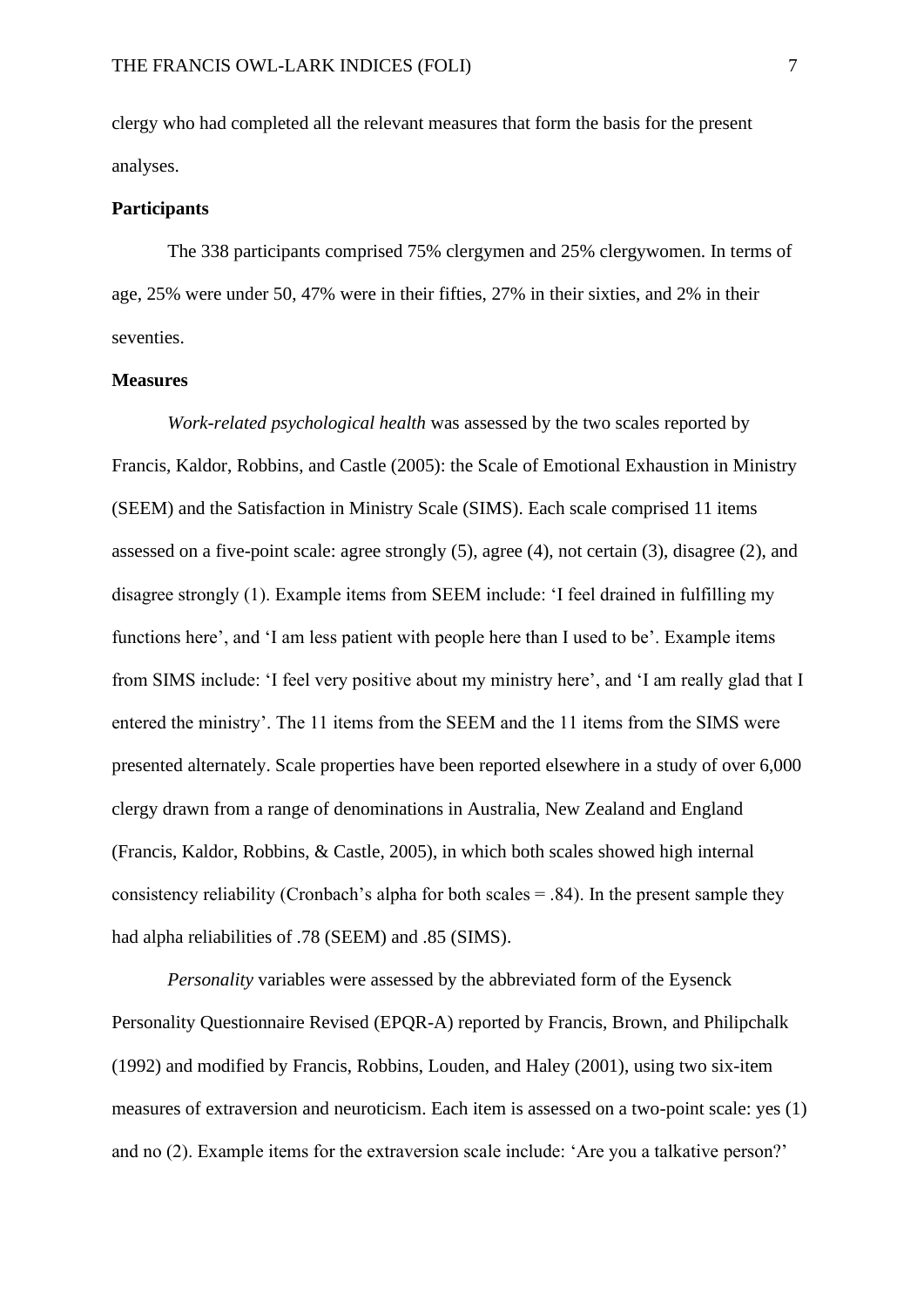and 'Can you easily get some life into a rather dull party?'. Example items from the neuroticism scale include: 'Does your mood often go up and down?' and 'Are you a worrier?'. Scale properties reported among 685 students from England, Canada, the USA, and Australia reported Cronbach's alpha coefficient for extraversion between .74 and .87, and for neuroticism between .84 and .85. In the present sample the extraversion and neuroticism scales had alpha reliabilities of .84 and .78 respectively.

*Diurnal activity patterns* were assessed by an experimental pool of 19 items intended to differentiate between personal preference for morning-related activity (the Lark preference) and personal preference for evening-related activity (the Owl preference). Each item was assessed on a five-point scale: agree strongly (5), agree (4), not certain (3), disagree (2), and disagree strongly (1). Example items for the Lark preference include: 'I do my best work early in the day' and 'I rarely have difficulty getting up in the morning'. Example items for the Owl preference include: 'I do my best work late in the evening' and 'I rarely have difficulty staying awake late into the evening'.

### **Analysis**

Bivariate correlations were used indicate relationships between all the variables. Hierarchical linear regression was then used to test for the independent effects of Lark scores and Owl scores after controlling for sex and personality variables.

### **Results**

The first step in data analysis was to explore the scaling structure of the 19 items designed to explore diurnal activity patterns. Responses to all 19 items were subject to a factor analysis using alpha factoring for extraction and varimax for rotation. Initial extraction identified two factors which together accounted for 57% of the total variance. Items that loaded poorly or highly on both factors were dropped, leaving two factors of seven items each (table 1). One item 'I concentrate on difficult tasks in the morning' loaded slightly more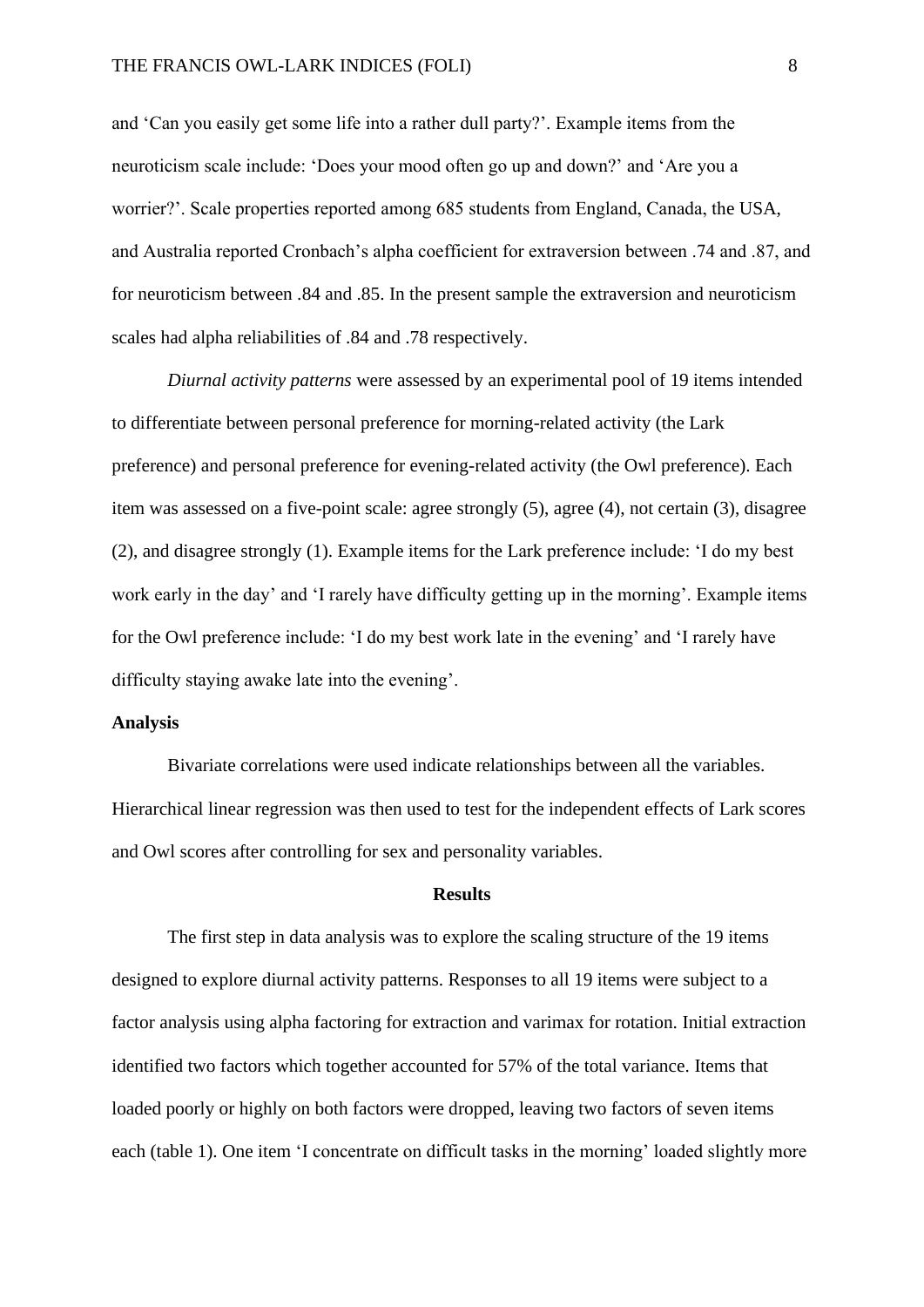heavily (negatively) on factor 1 (Owl) but was assigned to the Lark scale for reasons of construct validity.

- insert table 1 and table 2 about here -

On the basis of the factor analysis displayed in table 1, the two scales were generated to produce the Francis Owl-Lark Index (FOLI). Further data regarding the psychometric properties of these two new indices are provided in table 2 in terms of the correlations between the individual items and the sum of the other six items, and the item endorsement as the sum of the agree and agree strongly responses. Both scales demonstrated good levels of internal consistency reliability as reported by the alpha coefficient (Cronbach, 1951): Owl Index,  $\alpha$  = .90; Lark Index,  $\alpha$  = .87.

- insert table 3 and table 4 about here -

Table 3 summaries the descriptive statistics for the six continuous variables employed in the analyses. Table 4 then presents the bivariate correlation coefficients among the six continuous scale scores and sex (males  $= 1$ , females  $= 2$ ). These correlations indicate that emotional exhaustion was slightly higher among men than among women, positively correlated with neuroticism, negatively correlated with extraversion and with Lark scores, but not correlated with Owl scores. Satisfaction in ministry was not related to sex differences, negatively correlated with neuroticism, positively correlated with extraversion and with Lark scores, but was not correlated with Owl scores. Neither Lark nor Owl scores were correlated with neuroticism, but Owl scores positively correlated with extraversion. These results suggested that Lark scores may more directly predict burnout than Owl scores. Owl scores were higher among extraverts, and extraverts were less inclined to burnout, but there was no direct effect of Owl scores on burnout.

- insert tables 5 and 6 about here -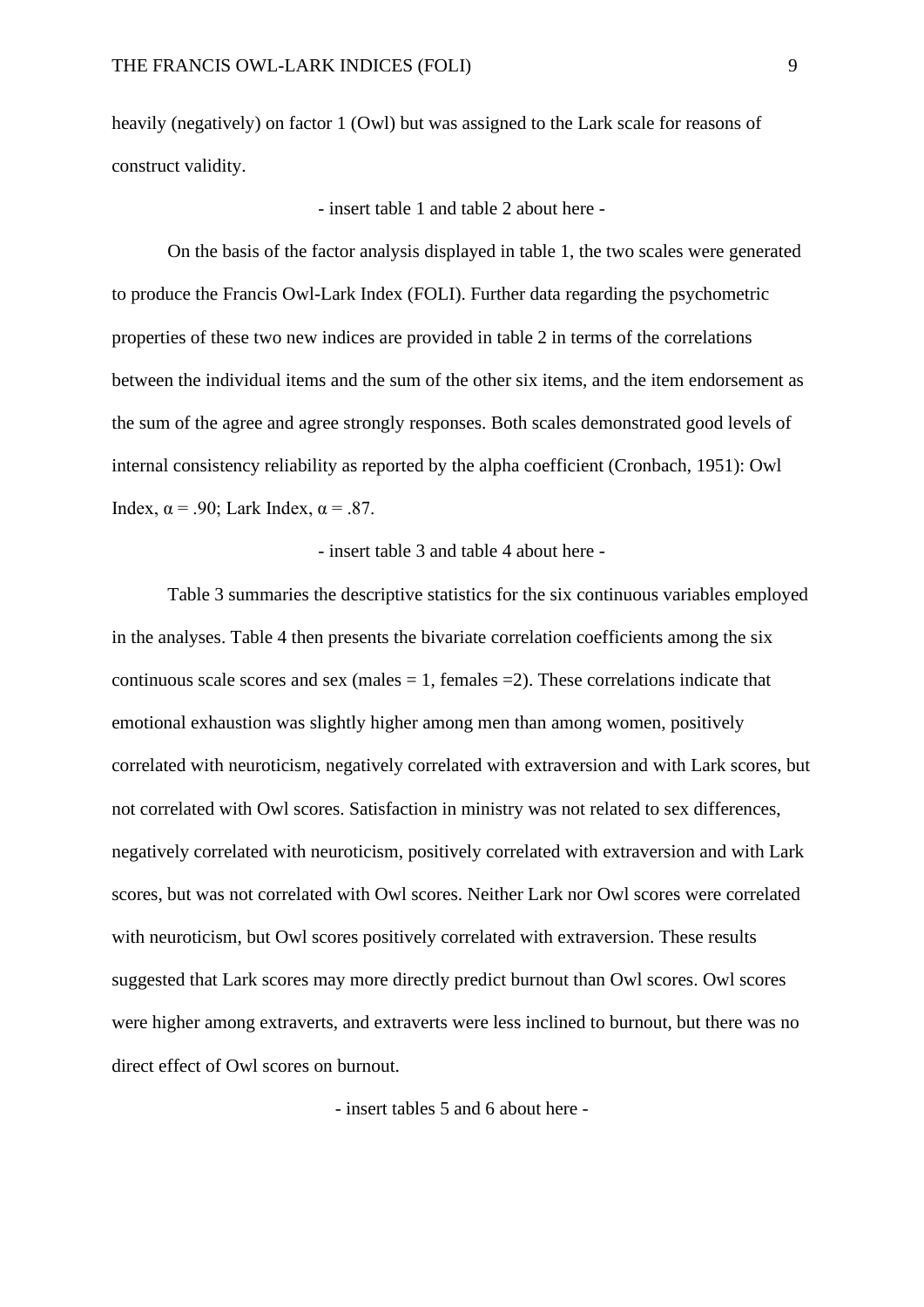Tables 5 and 6 present two hierarchical linear regression models exploring the incremental impact of sex and personality (model 1), and sex, personality and diurnal activity (model 2) on emotional exhaustion in ministry and satisfaction in ministry respectively. These analyses confirmed that it was Lark scores rather than Owl scores that predicted both higher scores of satisfaction in ministry and lower scores of emotional exhaustion in ministry. Clergy who displayed the Lark preference for mornings were less likely to suffer from burnout. Clergy who displayed the Owl preference for evenings were neither more nor less likely than others to suffer from burnout.

## **Discussion and conclusion**

This study set out to address two research problems. The first research problem concerned developing a new index of diurnal activity patterns for use among clergy, resulting in the Francis Owl-Lark Indices. The second research problem concerned assessing the effects of the Lark preference for morningness and the Owl preference for eveningness on clergy work-related psychological health. The findings for these two research problems will be addressed in turn.

### **Francis Owl-Lark Indices**

This study built on experience gained from consideration of earlier measures, including: the 19-item Morningness-Eveningness Questionnaire (MEQ; Horne & Östberg, 1976); the 7-item Diurnal Type Scale (DTS; Torsvall, & Åkerstedt, 1980); the 13-item Composite Scale of Morningness (CSM; Smith, Reilly, & Midkiff, 1989); the 5-item Reduced Morningness-Eveningness Questionnaire (rMEQ; Adan & Almirall, 1990); the tenitem Morningness-Eveningness Scale for Children (MESC; Carskadon, Vieira, & Acebo, 1993); and the 12-item Early-Late Preferences Scale (Smith, et al., 2002). The view was taken that morningess and eveningness are not opposite ends of a continuum, but independent (although not orthogonal constructs). Factor analysis of the pool of 19 items identified two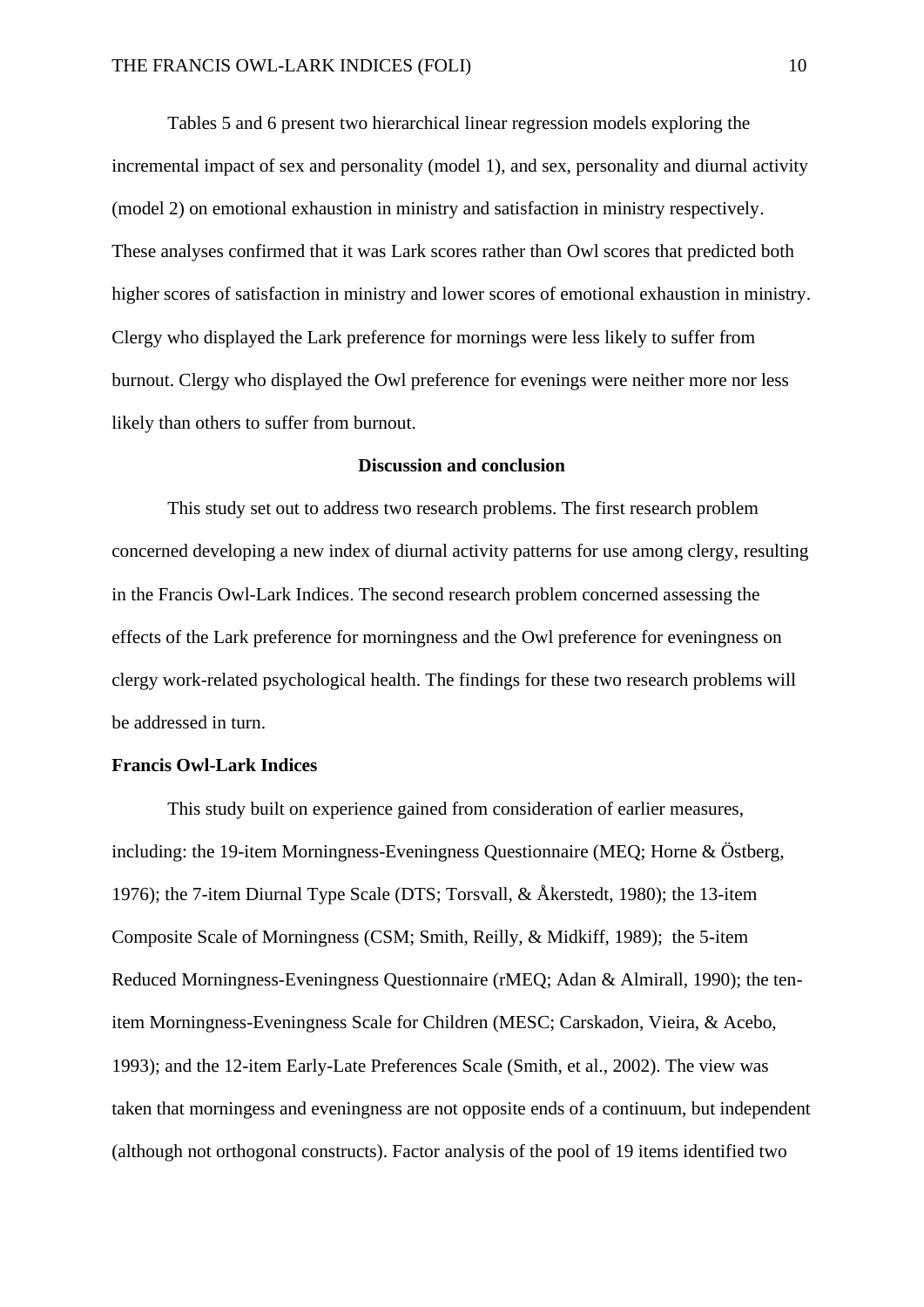distinctive sets of items that clearly corresponded with Lark preferences and with Owl preferences. The two scales correlated highly  $(r = -.62, p < .001)$ , but by no means perfectly. Levels of item endorsement indicated a much stronger preference among clergy for morningness than for eveningness.

#### **Personal and personality correlates of diurnal activity patterns**

Considerable previous research has explored the location of diurnal activity patterns within models of personality, with particular attention given to the Major Three Dimensions proposed by Eysenck and Eysenck (1975) and the Big Five Factors proposed by Costa and McCrae (1985). The present study included the Eysenckian measures of extraversion and neuroticism as being of significance in earlier studies. The data demonstrated that Lark preferences were independent of both extraversion and neuroticism. Owl preferences were, however, significantly correlated with extraversion ( $r = .21$ ,  $p < .001$ ). The finding that the Lark index and the Owl index occupy different locations within the Eysenckian model of personality provide evidence of the differentiation between these two constructs.

Although Randler's (2007) meta analysis of sex differences in the diurnal activity pattern found females to be significantly more morning orientated than males, the present study found no sex differences in either Lark preference or Owl preference among clergy. This finding is consistent with studies that show that the personality characteristics of male and female clergy are by no means as clearly differentiated as the personality characteristics of men and women in the wider population (Francis, 1992; Francis & Musson, 1999; Robbins, Francis, Haley, & Kay, 2001; Francis, Jones, Jackson, & Robbins, 2001; Robbins, Littler, & Francis, 2011; Brewster, Francis & Robbins, 2011).

### **Assessing clergy work-related psychological health**

Two models of professional burnout and work-related psychological health are well established within the field of clergy studies (for review see Francis, 2018): the model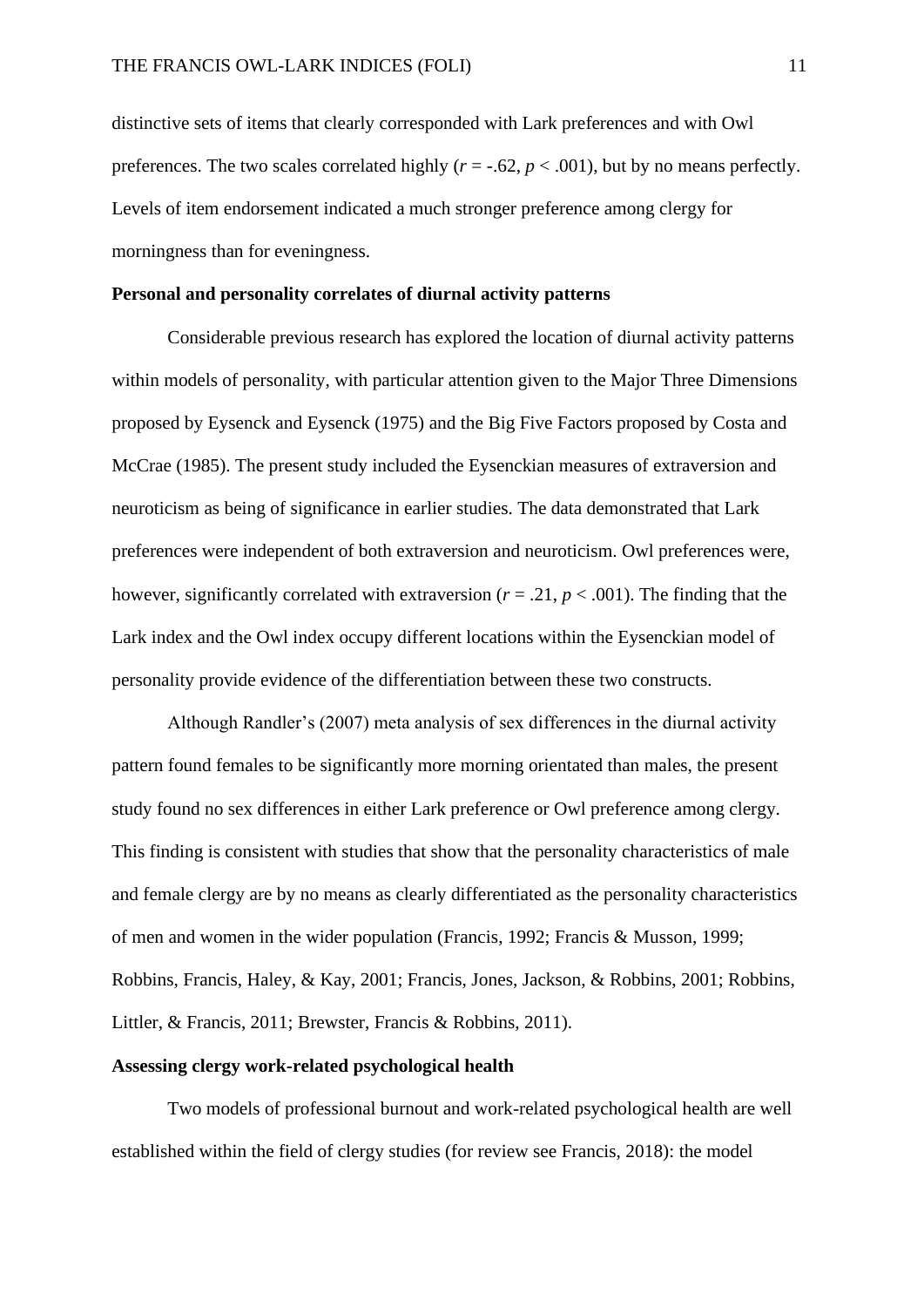proposed by Maslach and Jackson (1986) as operationalised by the Maslach Burnout Inventory, and the model proposed by Francis, Kaldor, Robbins, and Castle (2005) as operationalised by the Francis Burnout Inventory. This study employed the Francis Burnout Inventory that draws on the classic balanced affect model proposed by Bradburn (1969). This model suggests that effects of negative affect can be offset, to some extent, by the effects of positive affect. In the Francis Burnout Inventory negative affect is assessed by the Scale of Emotional Exhaustion in Ministry, while positive affect is assessed by the Satisfaction in Ministry Scale.

Studies assessing professional burnout and work-related psychological health among clergy, using either the Maslach model or the Francis model, have indicated that burnout and poor work-related psychological health are significantly correlated with low extraversion scores and high neuroticism scores (for review see Francis, 2018). The present study is consistent with these general findings. High satisfaction in ministry was associated with low neuroticism scores ( $r = -0.45$ ,  $p < 0.001$ ) and high extraversion scores ( $r = 0.29$ ,  $p < 0.001$ ). High emotional exhaustion in ministry was associated with high neuroticism ( $r = .63$ ,  $p < .001$ ) and low extraversion  $(r = -.21, p < .001)$ .

The wider literature does not demonstrate a consistent pattern of sex differences in burnout and work-related psychological health among clergy (for review see Francis, 2018). The present study indicates that clergymen experience higher levels of emotional exhaustion than clergywomen  $(r = -15, p < 0.01)$ , and that there are no differences between clergymen and clergywomen in levels of satisfaction in ministry.

## **Work-related psychological health and diurnal activity patterns**

A common-sense hypothesis might proceed as follows. While the varied work of parish ministry may occupy all parts of the day, in many parishes there may be a particular emphasis to hold meetings in the evening and to concentrate some aspects of pastoral visiting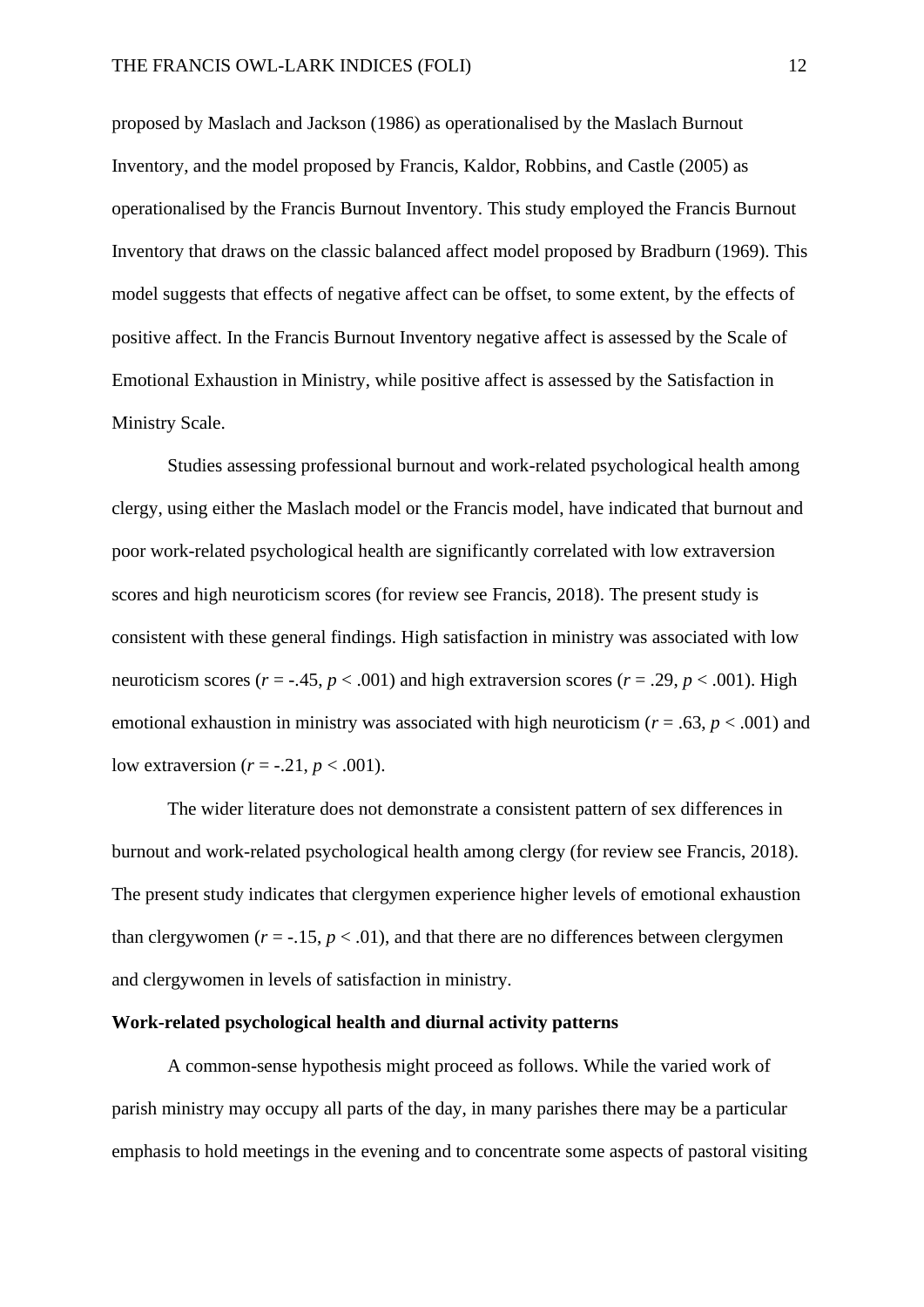and pastoral engagement within the evening. It is likely that Owls will find such engagement more congenial than Larks. At the same time, the present study indicates that Larks, rather than Owls are recruited into parish ministry. We may expect then, Larks to be at greater risk from professional burnout and poor work-related psychological health, while Owls may have greater propensity to thrive in parish ministry. This common-sense hypothesis is supported by the two empirical findings from the present data that Owls recorded higher extraversion scores and that higher extraversion scores are associated with greater levels of satisfaction in ministry and lower levels of emotional exhaustion in ministry.

However, what militates against this common-sense hypothesis are the findings rehearsed in the introduction to this paper that the health-related correlates (both physical and psychological) of the diurnal rhythm have generally pointed to a better trajectory among Larks. For example, Larks show better general health (Paine, Gander, & Travier, 2006), lower incidence of depression (Mecacci & Rocchetti, 1998; Chelminski, Ferraro, Petros, & Plaud, 1999; Lester, 2015; Merikanto, et al., 2015; Müller, Olschinski, Kundermann, & Cabanel, 2016), lower levels of anxiety (Díaz-Morales & Sánchez-Lopez, 2008) lower levels of pessimism (Lewy, 1985), higher levels of satisfaction in life (Randler, 2008b), and better self-esteem (Randler, 2011).

In order to take into account the complexity among the bivariate associations between diurnal activity preferences, personality and wellbeing, the present study controlled for sex differences and for differences in neuroticism and extraversion before testing for the effects of diurnal activity preferences on emotional exhaustion in ministry and on satisfaction in ministry. The data found no support for the common-sense hypothesis. On the contrary, the data demonstrated that, among Anglican clergy in Wales, Lark preferences were associated with higher satisfaction in ministry and with lower emotional exhaustion in ministry, while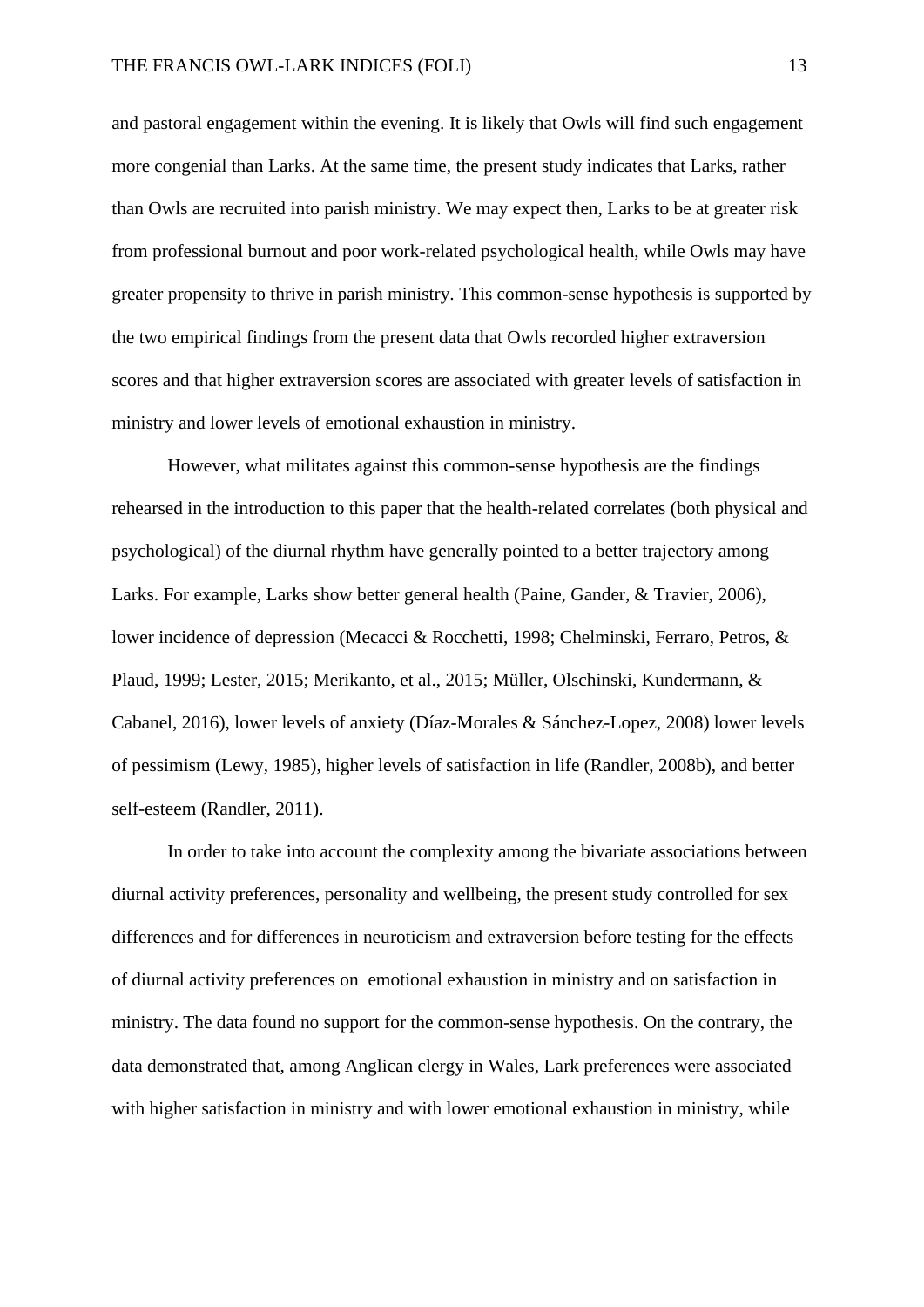Owl preferences were correlated neither with satisfaction in ministry nor with emotional exhaustion in ministry.

## **Further research**

The present study is limited by concentration on just one group of clergy, Anglican clergy in Wales. The intriguing findings may, nonetheless add new insights into individual differences in levels of clergy professional burnout and work-related psychological health. Replication of this study among other groups of clergy would be helpful in testing the extent to which the findings may be generalised.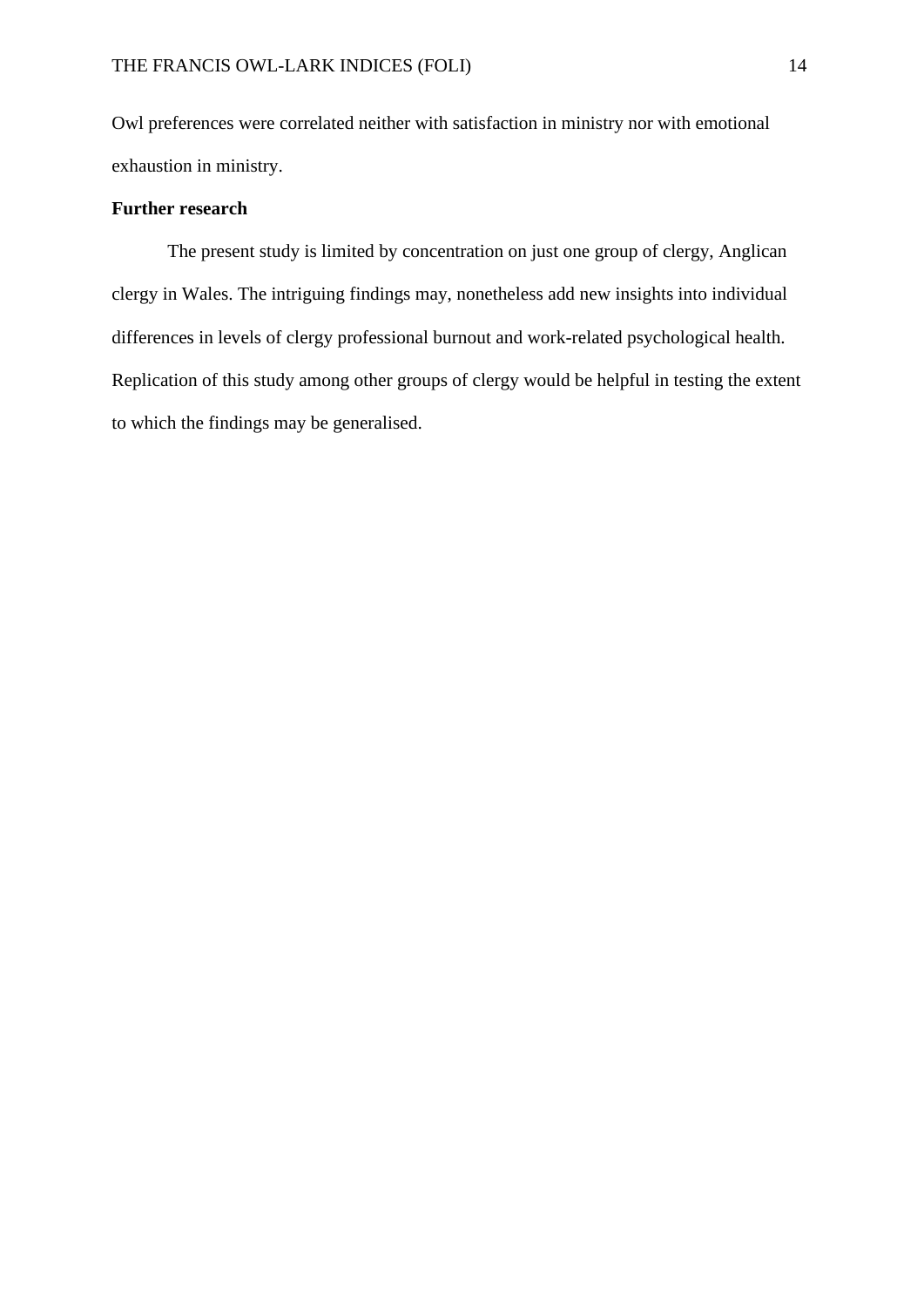#### **References**

Adan, A. (1992). The influence of age, work schedule and personality on morningness dimension. *International Journal of Psychophysiology*, *12*, 95-99. doi.org/10.1016/0167-8760(92)90001-R

Adan, A. (1994). Chronotype and personality factors in the daily consumption of alcohol and psychostimulants. *Addiction*, *89*, 455-462. doi.org/10.1111/j.1360- 0443.1994.tb00926.x

- Adan, A., & Almirall, H. (1990). Adaption and standardisation of a Spanish version of the morningness-eveningness questionnaire: Individual differences. *Personality and Individual Differences*, *11*, 1123-1130. doi.org/10.1016/0191-8869(90)90023-K
- Adan, A., & Almirall, H. (1991). Horne and Őstberg Morningness-Eveningness Questionnaire: A reduced scale. *Personality and Individual Differences*, *12*, 241-253. doi.org/10.1016/0191-8869(91)90110-W
- Adan, A. & Natale, V. (2002). Gender differences in morningness-eveningness preference. *Chronobiology International*, *19*, 709-720. doi.org/10.1081/CBI-120005390
- Anderson, K. J., & Revelle, W. (1982). Impulsivity and time of day: Is rate of change in arousal a function of impulsivity? *Journal of Personality and Social Psychology*, *67*, 334-344. doi.org/10.1037/0022-3514.67.2.334
- Anderson, K. J., & Revelle, W. (1994). Impulsivity, caffeine and proofreading: A test of the Easterbrook hypothesis. *Journal of Experimental Psychology*: *Human perception and performance*, *8*, 614-624. doi.org/10.1037/0096-1523.8.4.614
- Arrona-Palacios, A., & Díaz-Morales, J. F. (2017). Morningness-eveningness is not associated with academic performance in the afternoon school shift: Preliminary findings. *British Journal of Educational Psychology*, *88*, 480-498. doi.org/10.1111/bjep.12196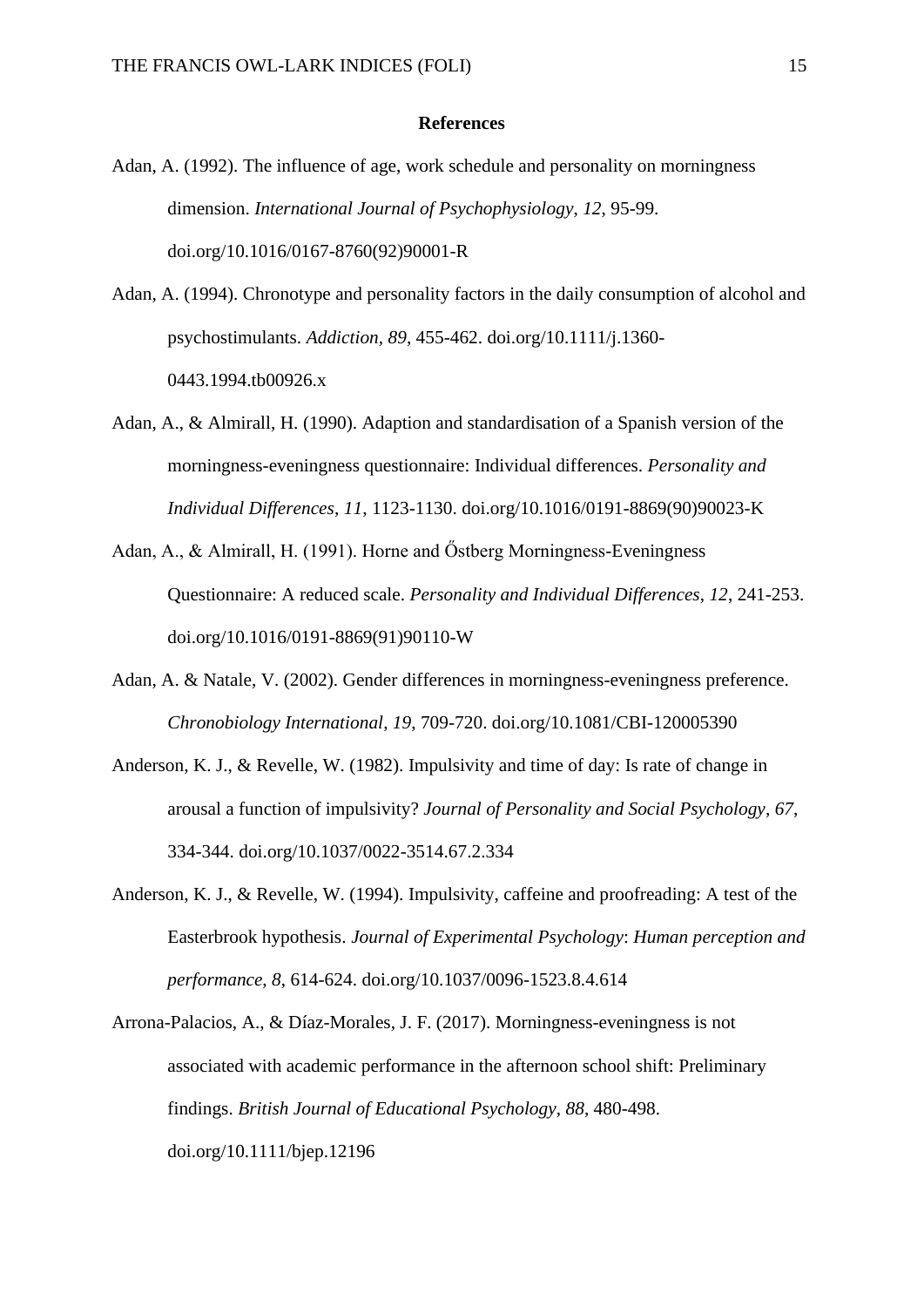- Beşoluk, S. (2011). Morningness-eveningness preferences and university entrance examination scores of high school students. *Personality and Individual Differences*, *50*, 248-252. doi.org/10.1016/j.paid.2010.09.038
- Bonke, J. (2012). Do morning-type people earn more than evening-type people? How chronotypes influence income. *Annals of Economics and Statistics*, *105/106*, 55-72. doi.org/10.2307/23646456

Bradburn, N. M. (1969). *The structure of psychological wellbeing.* Chicago, IL: Aldine.

- Brewster, C., Francis, L. J., & Robbins, M. (2011). In ordained ministry there is neither male nor female? The personality profile of male and female Anglican clergy engaged in multi-parish rural ministry. *Archive for the Psychology of Religion, 33*, 241-251*.* doi.org/10.1163/157361211X570065
- Carskadon, M. A., Vieira, R., & Acebo, C. (1993). Association between puberty and delayed phase preference. *Sleep*, *16*, 258-262. doi.org/10.1093/sleep/16.3.258
- Cavallera, G. M., & Giampietro, M. (2007). Morning and evening personality characteristics in a sample of young Italians. *Perceptual and Motor skills*, *104,* 277-286. doi.org/10.2466/pms.104.1.277-286
- Chelminski, I., Ferraro, F. R., Petros, T. V., & Plaud, J. J. (1999). An analysis of the 'eveningness-morningness' dimension in 'depressive' college students. *Journal of Affective Disorders*, *52*, 19-29. doi.org/10.1016/S0165-0327(98)00051-2
- Costa, P. T., & McCrae, R. R. (1985). *The NEO Personality Inventory*. Odessa, FL: Psychological Assessment Resources.
- Cronbach, L. J. (1951). Coefficient alpha and the internal structure of tests. *Psychometrika, 16*, 297-334. doi.org/10.1007/BF02310555
- DeYoung, C. G., Hasher, L., Djikie, M., Criger, B., & Peterson, J. B. (2007). Morning people are stable people: Circadian rhythm and the higher-order factors of the big five.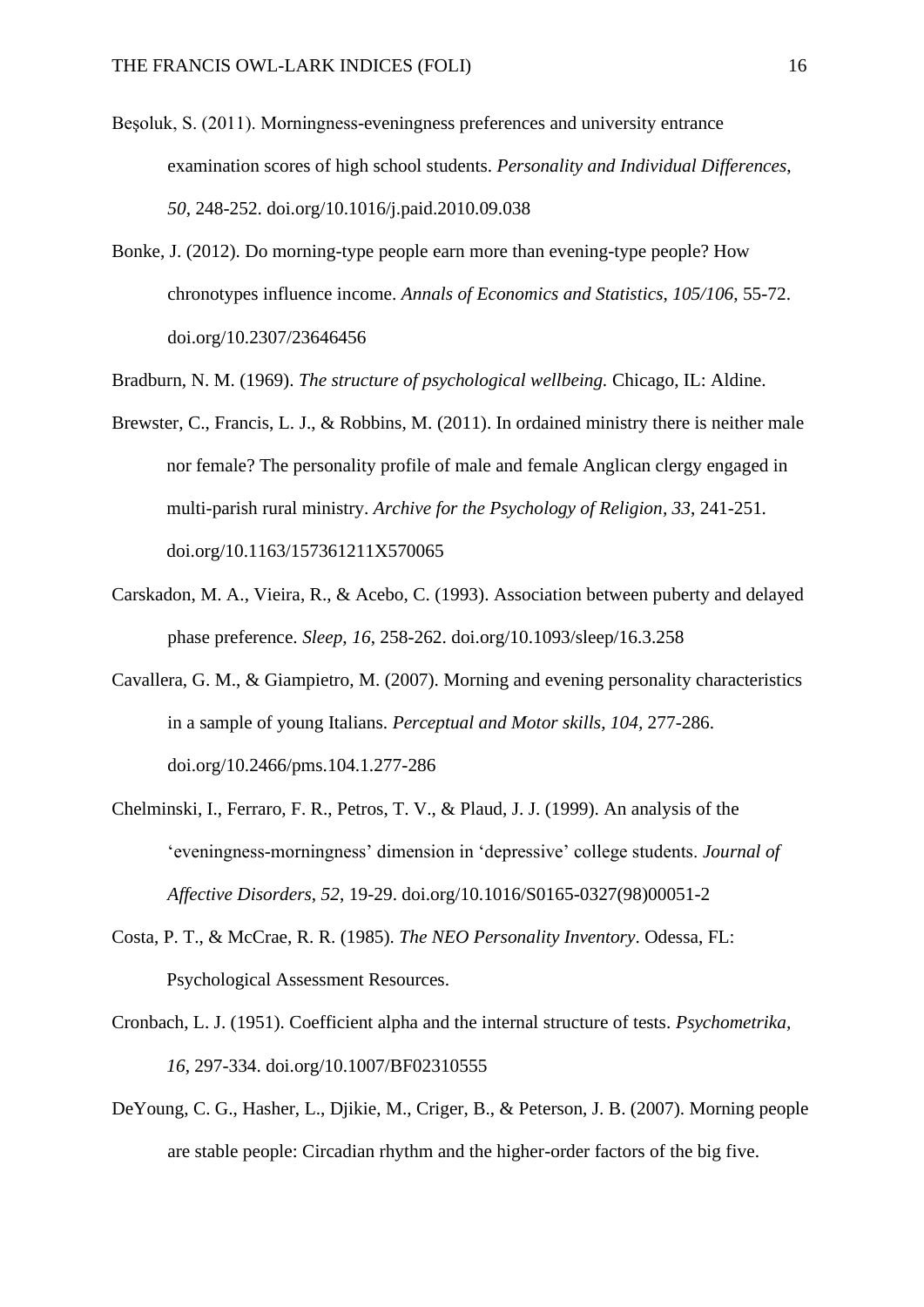*Personality and Individual Differences*, *43*, 267-276. doi.org/10.1016/j.paid.2006.11.030

- Díaz-Morales, J. F. (2007). Morning and evening-types: Exploring their personality styles. *Personality and Individual Differences*, *43*, 769-788. doi.org/10.1016/j.paid.2007.02.002
- Díaz-Morales, J. F., & Sánchez-Lopez, Mª. P. (2008). Morningness-eveningness and anxiety among adults: A matter of sex/gender? *Personality and Individual Differences*, *44*, 1391-1401. doi.org/10.1016/j.paid.2007.12.007
- Dresch, V., Sánchez-López, M. P., & Aparcio-García, M. E. (2005). Diferencias de personalidad entre matutinos y vespertinos [Differences in personality between morning and evening types]. *Revista Latinoamericana de Psciología*, *37*, 509-522.
- Eysenck, H. J., & Eysenck, S. B. G. (1964). *Manual of the Eysenck Personality Inventory*. London: University of London Press.
- Eysenck, H. J., & Eysenck, S. B. G. (1975). *Manual of the Eysenck Personality Questionnaire (adult and junior)*. London: Hodder and Stoughton.
- Eysenck, H. J., & Eysenck, S. B. G. (1991). *Manual of the Eysenck Personality Scales.* London: Hodder and Stoughton.
- Eysenck, M. W., & Folkard, S. (1980). Personality, time of day and caffeine: Some theoretical and conceptual problems with Revelle et al. *Journal of Experimental Psychology: General*, *109*, 32-41. doi.org/10.1037/0096-3445.109.1.32
- Francis, L. J. (1992). Male and female clergy in England: Their personality differences, gender reversal? *Journal of Empirical Theology*, *5*, 31-38. doi.org/10.1163/157092592X00235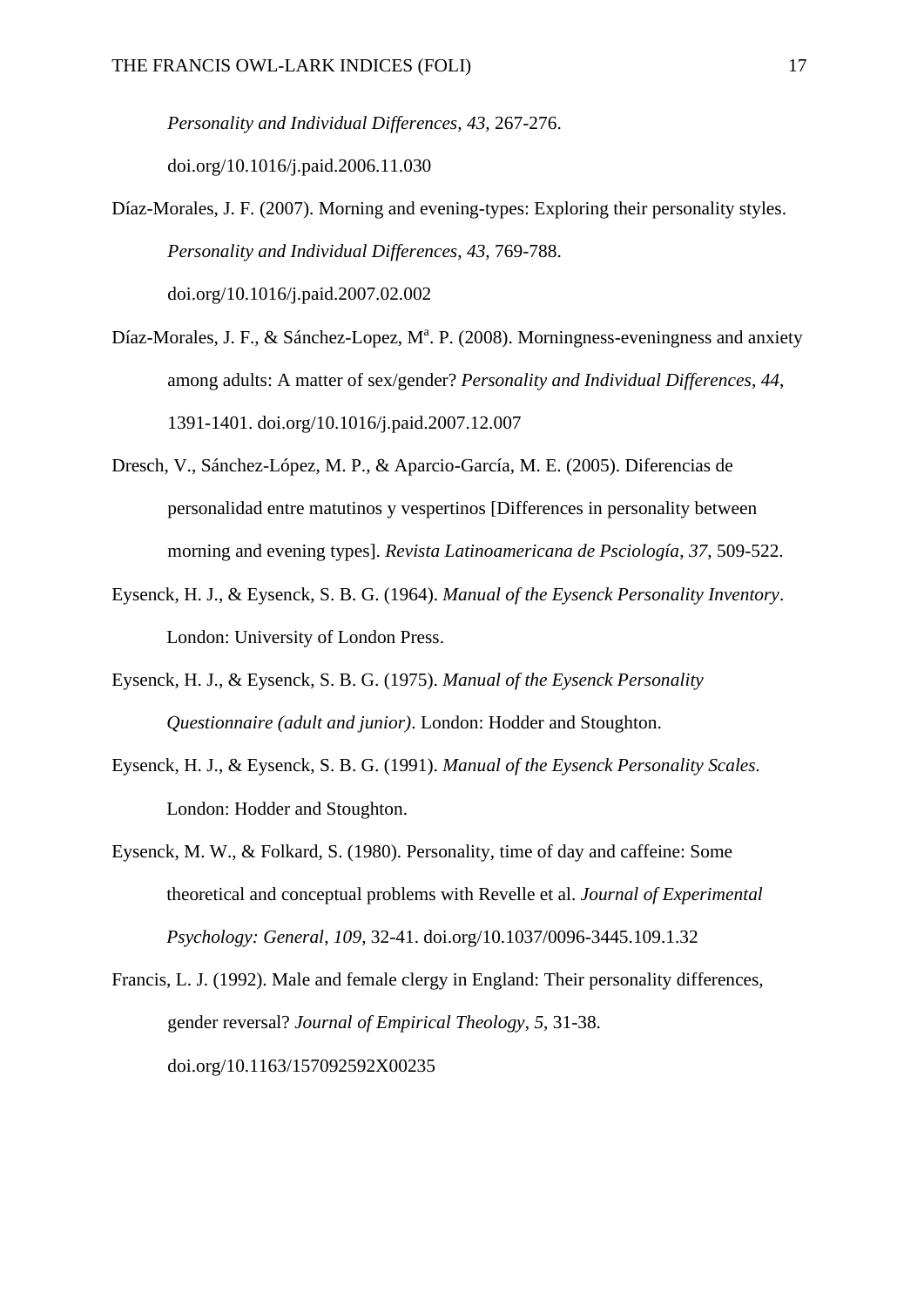- Francis, L. J. (2018). Healthy leadership: The science of clergy work-related psychological health. Edited collection. In R. Brouwer (Ed.), *The future of lived religious leadership* (pp. 116-134). Amsterdam: VU University Press.
- Francis, L. J., Brown, L. B., & Philipchalk, R. (1992). The development of an abbreviated form of the Revised Eysenck Personality Questionnaire (EPQR-A): Its use among students in England, Canada, the USA and Australia. *Personality and Individual Differences*, *13*, 443-449. doi.org/10.1016/0191-8869(92)90073-X
- Francis, L. J., Fearn, M., & Booker, M. B. (2003). Artistic creativity: Personality and the diurnal rhythm. *North American Journal of Psychology*, *5*, 147-152.
- Francis, L. J., Jones, S. H., Jackson, C. J., & Robbins, M. (2001). The feminine personality profile of male Anglican clergy in Britain and Ireland: A study employing the Eysenck Personality Profiler. *Review of Religious Research, 43*, 14-23. doi.org/10.2307/3512240
- Francis, L. J., Kaldor, P., Robbins, M., & Castle, K. (2005). Happy but exhausted? Workrelated psychological health among clergy. *Pastoral Sciences, 24*, 101-120.
- Francis, L. J., & Musson, D. J. (1999). Male and female Anglican clergy in England: Gender reversal on the 16PF? *Journal of Empirical Theology, 12*, 5-16. doi.org/10.1163/157092599X00076
- Francis, L. J., Robbins, M., Louden, S. H., & Haley, J. M. (2001). A revised psychoticism scale for the Revised Eysenck Personality Questionnaire: A study among clergy. *Psychological Report, 88*, 1131-1134. doi.org/10.2466/PR0.88.3.1131-1134
- Gray, E. K., & Watson, D. (2002). General and specific traits of personality and their relation to sleep and academic performance. *Journal of Personality*, *70*, 177-206. doi.org/10.1111/1467-6494.05002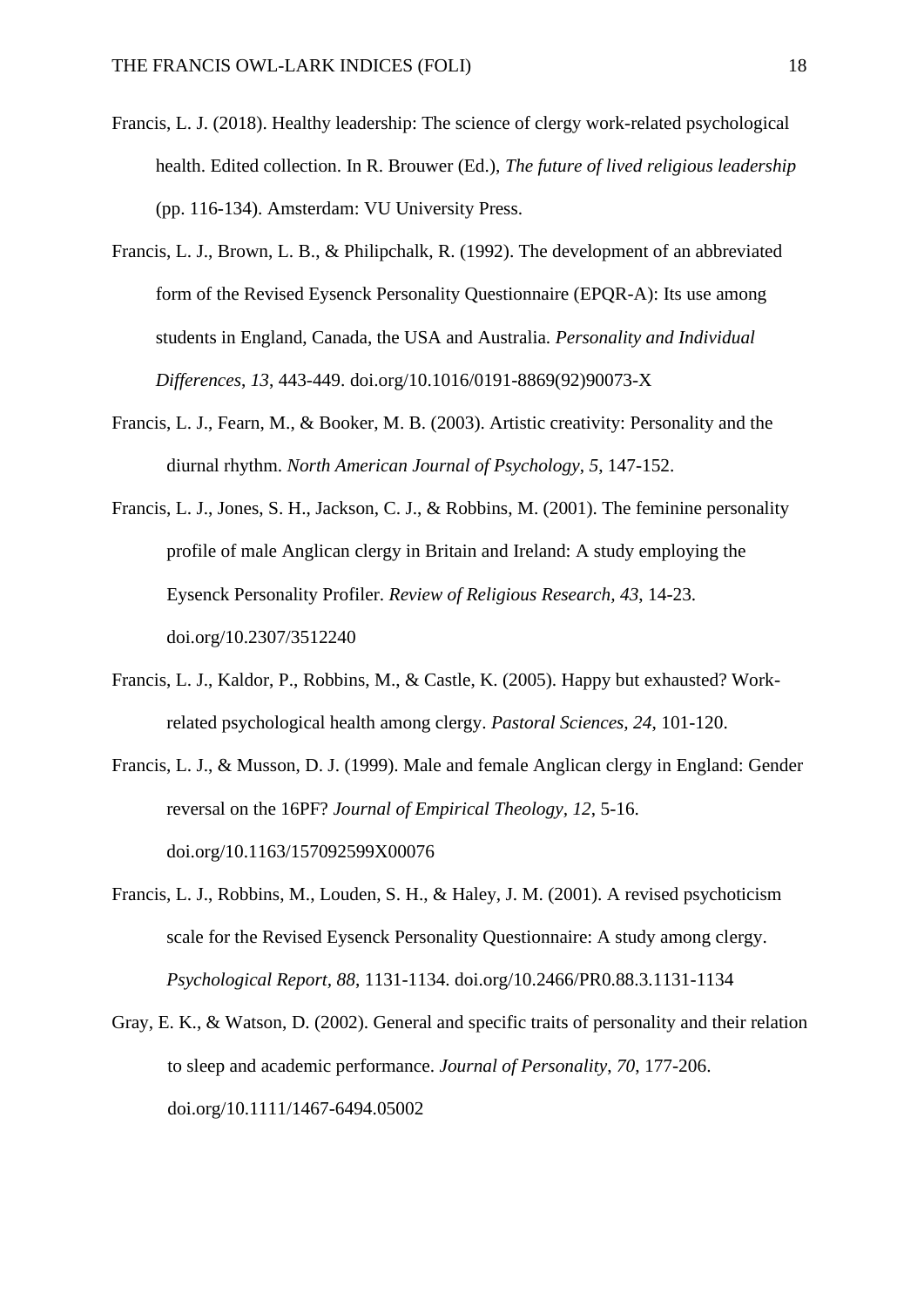- Hogben, A. L., Ellis, J., Archer, S. N., & von Schantz, M. (2007). Conscientiousness is a predictor of diurnal preference. *Chronobiology International*, *24*, 1249-1254. doi.org/10.1080/07420520701791596
- Horne, J. A, & Östberg, O. (1976). A self-assessment questionnaire to determine morningness-eveningness in human circadian rhythm. *International Journal of Chronobiology*, *4*, 97-110.
- Humphreys, M. S., Revelle, W., Simon, L., & Gilliland, K. (1980). Individual differences in diurnal rhythms and multiple activation states: A reply to M. W. Eysenck and Folkard. *Journal of Experimental Psychology: General*, *109,* 42-48. doi.org/10.1037/0096-3445.109.1.42
- Jackson, L. A., & Gerard, D. A. (1996). Diurnal types, the 'big five' personality factors, and other personal characteristics. *Journal of Social Behavior & Personality*, *11*, 273-284.
- Jankowski, K. S., Díaz-Morales, J. F., Vollmer, C., Randler, C. (2014). Morningnesseveningness and sociosexuality: Evening females are less restricted than morning ones. *Personality and Individual Differences*, *68*, 13-17. doi.org/10.1016/j.paid.2014.04.006
- Kasof, J. (2001). Eveningness and bulimic behaviour. *Personality and Individual Differences*, *31*, 361-369. doi.org/10.1016/S0191-8869(00)00142-2
- Langford, C., & Glendon, A. I. (2002). Effects of neuroticism, extraversion, circadian type and age on reported driver stress. *Work & Stress*, *16*, 316-334. doi.org/10.1080/0267837021000059019
- Larsen, R. J. (1985). Individual differences in circadian activity rhythm and personality. *Personality and Individual Differences*, *6*, 305-311. doi.org/10.1016/0191- 8869(85)90054-6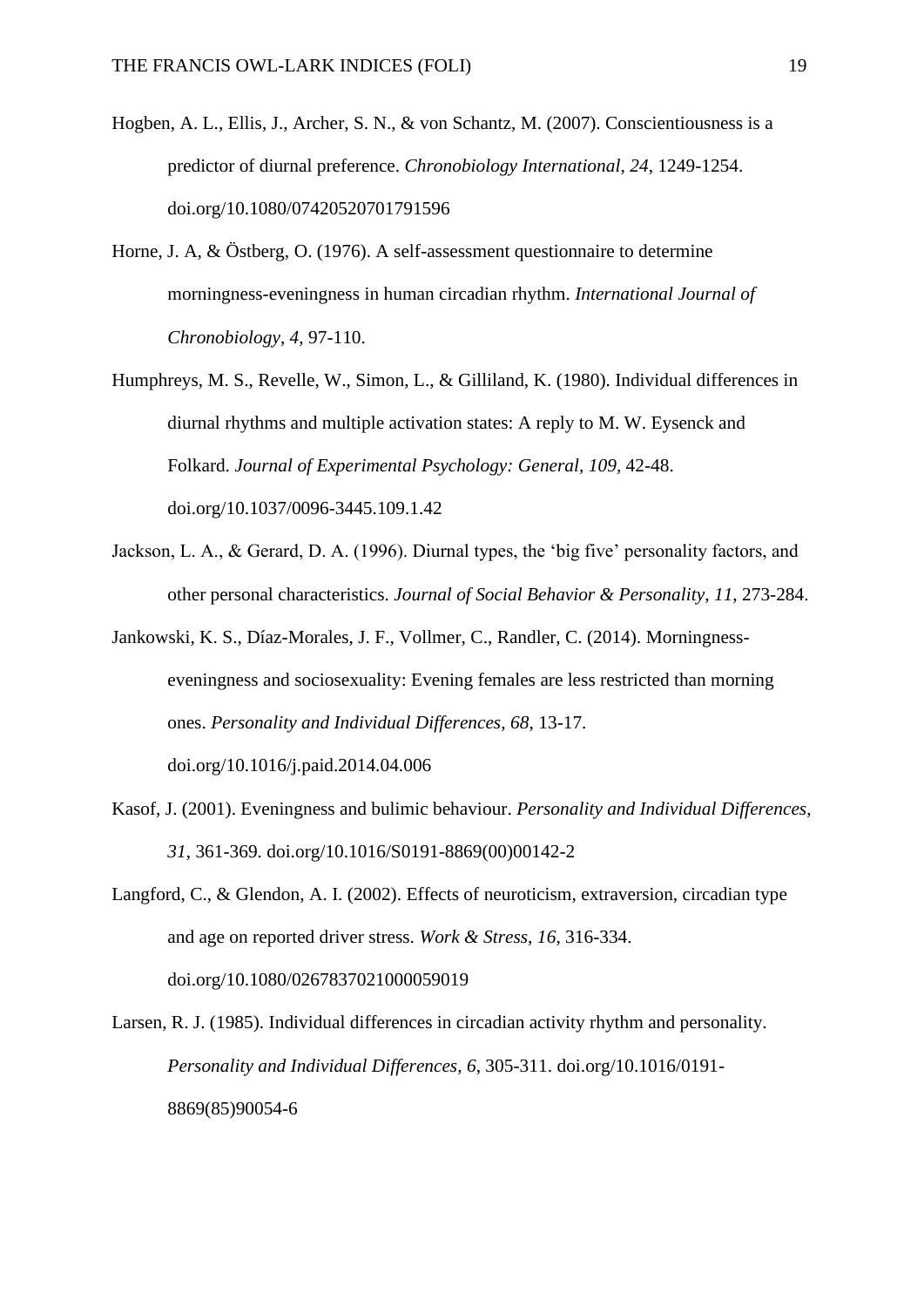Lawrence, J. B., & Stanford, M. S. (1999). Impulsivity and time of day: Effects on performance and cognitive tempo. *Personality and Individual Differences*, *26*, 199- 207. doi.org/10.1016/S0191-8869(98)00022-1

Lester, D. (2015). Morningness-eveningness, current depression, and past suicidality. *Psychological Reports: Disability & Trauma*, *116*, 331-336. doi.org/10.2466/16.02.PR0.116k18w5

- Lewy, D. A. (1985). Optimism and pessimism: Relationship to circadian rhythms. *Psychological Reports*, *57*, 1123-1126. doi.org/10.2466/pr0.1985.57.3f.1123
- Maslach, C., & Jackson, S. E. (1986). *Maslach Burnout Inventory manual* (2nd Ed.). Palo Alto, CA: Consulting Psychologists Press.

Matthews, G. (1987). Personality and multidimensional arousal: A study of two dimensions of extraversion. *Personality and Individual Differences*, *8*, 9-16. doi.org/10.1016/0191-8869(87)90005-5

Mecacci, L., Righi, S., & Rocchetti, G. (2004). Cognitive failures and circadian typology. *Personality and Individual Differences*, *37*, 107-113.

doi.org/10.1016/j.paid.2003.08.004

- Mecacci, L., & Rocchetti, G. (1998). Morning and evening types: Stress-related personality aspects. *Personality and Individual Differences*, *25*, 537-542. doi.org/10.1016/S0191- 8869(98)00087-7
- Mecacci, L., Zani, A., Rocchetti, G., & Lucioli, R. (1986). The relationships between morningness-eveningness, ageing and personality. *Personality and Individual Differences*, *7*, 991-913. doi.org/10.1016/0191-8869(86)90094-2
- Merikanto, I., Kronholm, E., Peltonen, M., Laatikainen, T., Vartiainen, E., & Partonen, T. (2015). Circadian preference links to depression in general adult population. *Journal of Affective Disorders*, *188*, 143-148. doi.org/10.1016/j.jad.2015.08.061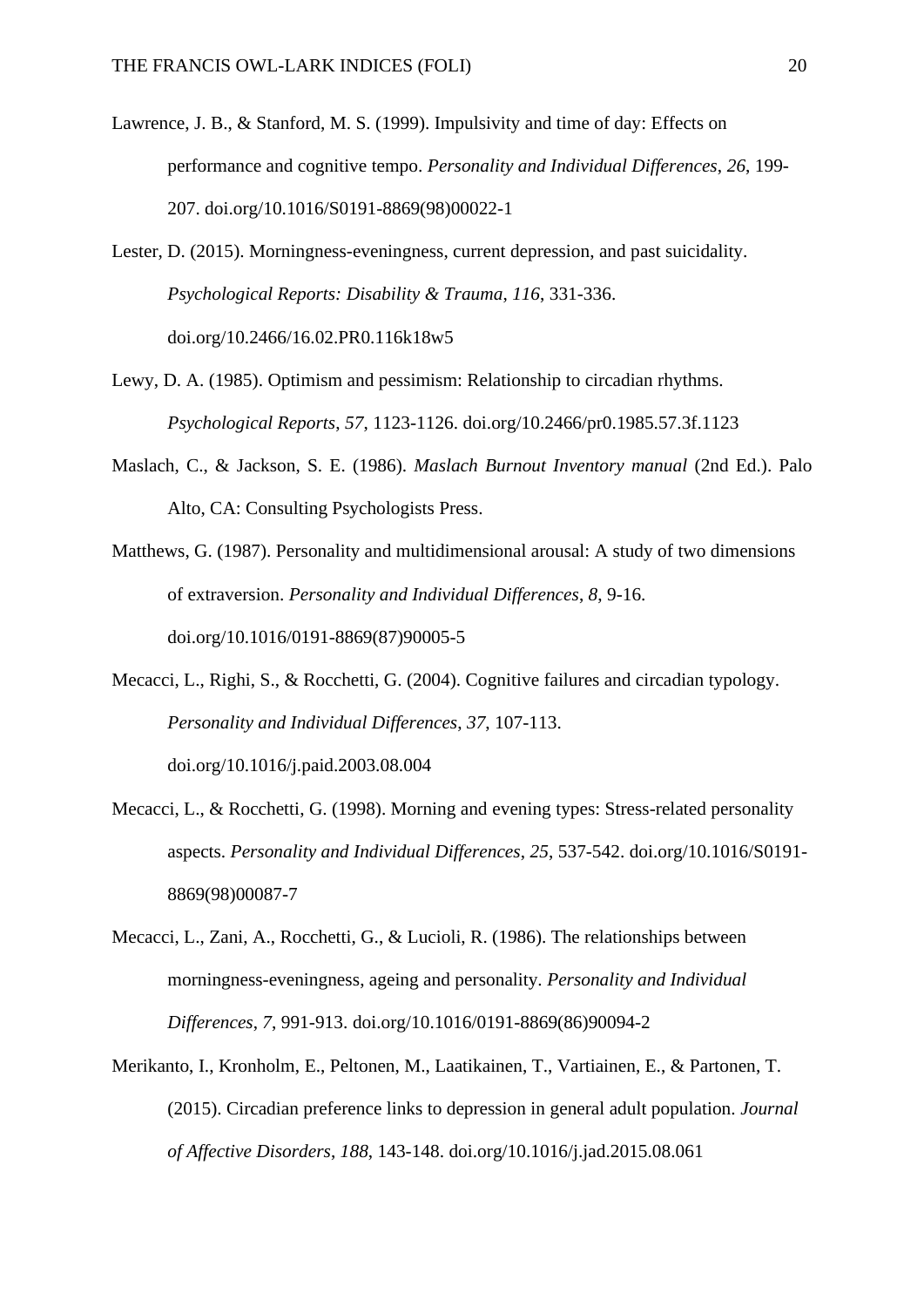- Mitchell, P. J., & Redman, J. R. (1993). The relationship between morningness-eveningness, personality and habitual caffeine consumption. *Personality and Individual Differences*, *15*, 105-108. doi.org/10.1016/0191-8869(93)90050-D
- Müller, M. J., Olschinski, C., Kundermann, B., & Cabanel, N. (2016). Patterns of selfreported depressive symptoms in relation to morningness-eveningness in inpatients with a depressive disorder. *Psychiatry Research*, *239*, 163-168. doi.org/10.1016/j.psychres.2016.03.018
- Mura, E. L., & Levy, D. A. (1986). Relationship between neuroticism and circadian rhythms. *Psychological Reports*, *58*, 298. doi.org/10.2466/pr0.1986.58.1.298
- Natale, V., Ballardini, D., Schumann, R., Mencarelli, C., & Magelli, V. (2008). Morningnesseveningness preference and eating disorders. *Personality and Individual Differences*, *45*, 549-553. doi.org/10.1016/j.paid.2008.06.014
- Neubauer, A. C. (1992). Psychometric comparison of two circadian rhythm questionnaires and their relationship with personality. *Personality and Individual Differences*, *13*, 125-131. doi.org/10.1016/0191-8869(92)90035-N
- Paine, S. J., Gander, P. H., Travier, N. (2006). The epidemiology of morningnesseveningness: Influence of age, gender, ethnicity, and socioeconomic factors in adults (30-49 years). *Journal of Biological Rhythms*, *21*, 68-76. doi.org/10.1177/0748730405283154
- Ponzi, D., Henry, A., Kubicki, K., Nickels, N., Wilson, M. C., & Maestripieri, D. (2015). Morningness-eveningness and intrasexual competition in men. *Personality and Individual Differences*, *76*, 228-231. doi.org/10.1016/j.paid.2014.12.023
- Preckel, F., Lipnevich, A. A., Boehme, K., Brander, L., Georgi, K., Könen, T., Mursin, K., & Roberts, R. D. (2013). Morningness-eveningness and educational outcomes: The lark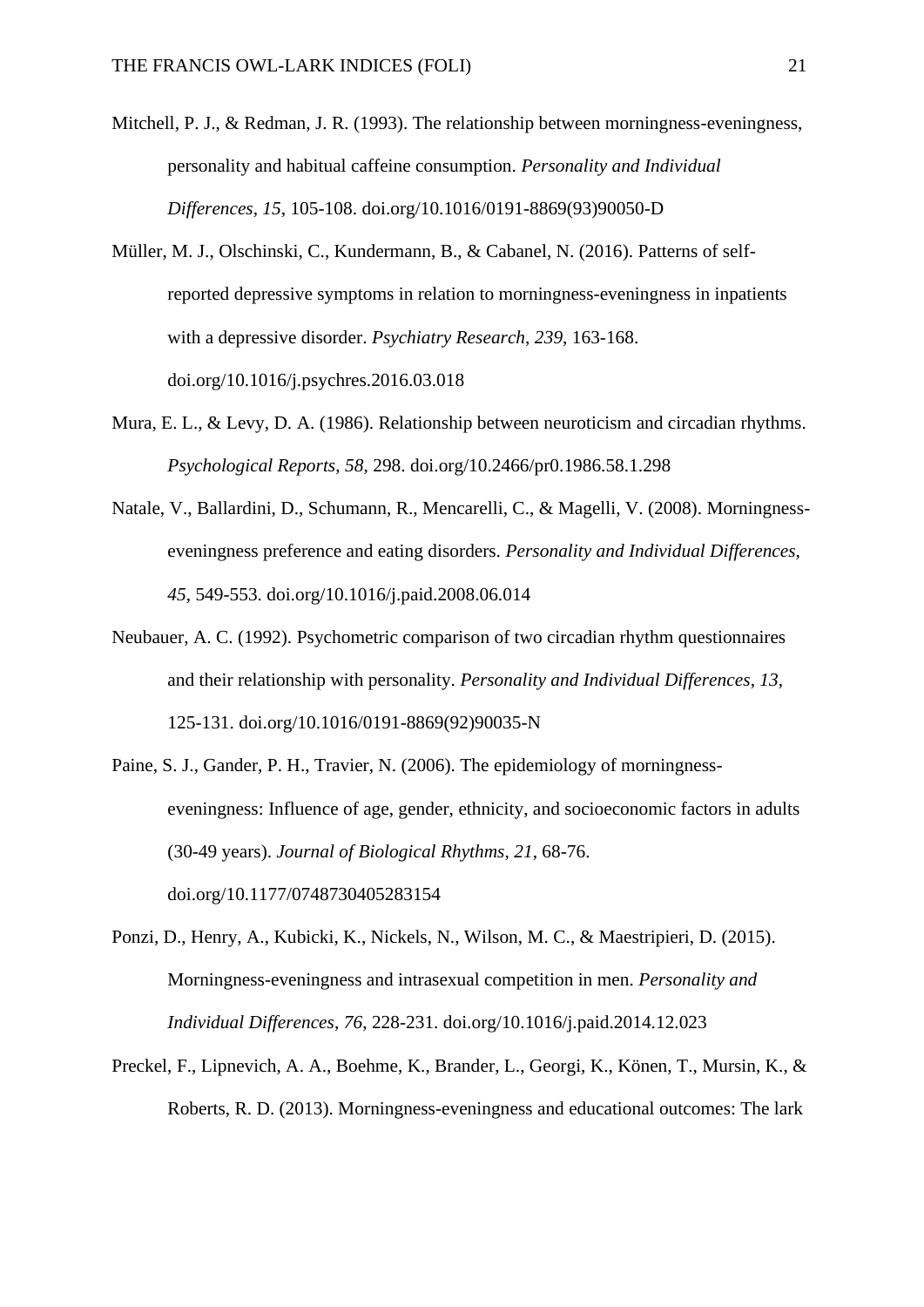has an advantage over the owl at high school. *British Journal of Educational Psychology*, *83*, 114-134. doi.org/10.1111/j.2044-8279.2011.02059.x

- Putilov, A. A. (2008). Association of morning and evening lateness with self-scored health: Late to bed and early to rise makes a man healthy in his own eyes. *Biological Rhythm Research*, *39*, 321-333. doi.org/10.1080/09291010701424853
- Randler, C. (2007). Gender differences in morningness-eveningness assessed by self-report questionnaires: A meta-analysis. *Personality and Individual Differences*, *43*, 1667- 1675. doi.org/10.1016/j.paid.2007.05.004
- Randler, C. (2008a). Morningness-eveningness, sleep-wake variables and big five personality factors. *Personality and Individual Differences*, *45*, 191-196. doi.org/10.1016/j.paid.2008.03.007
- Randler, C. (2008b). Morningness-eveningness and satisfaction with life. *Social Indicators Research*, *86*, 297-302. doi.org/10.1007/s11205-007-9139-x
- Randler, C. (2011). Association between morningness-eveningness and mental and physical health in adolescents. *Psychology, Health & Medicine*, *16*, 29-38. doi.org/10.1080/13548506.2010.521564
- Randler, C., Baumann, V. P., & Horzum, M. B. (2014). Morningness-eveningness, Big Five and the BIS/BAS inventory. *Personality and Individual Differences*, *66*, 64-67. doi.org/10.1016/j.paid.2014.03.010
- Randler, C., Luffer, M., & Müller, M. (2015). Morningness in teachers is related to a higher sense of coherence and lower burnout. *Social Indicators Research*, *122*, 595-606. doi.org/10.1007/s11205-014-0699-2
- Robbins, M., Francis, L. J., Haley, J. M., & Kay, W.K. (2001). The personality characteristics of Methodist ministers: Feminine men and masculine women? *Journal for the Scientific Study of Religion, 40*, 123-128. doi.org/10.1111/0021-8294.00043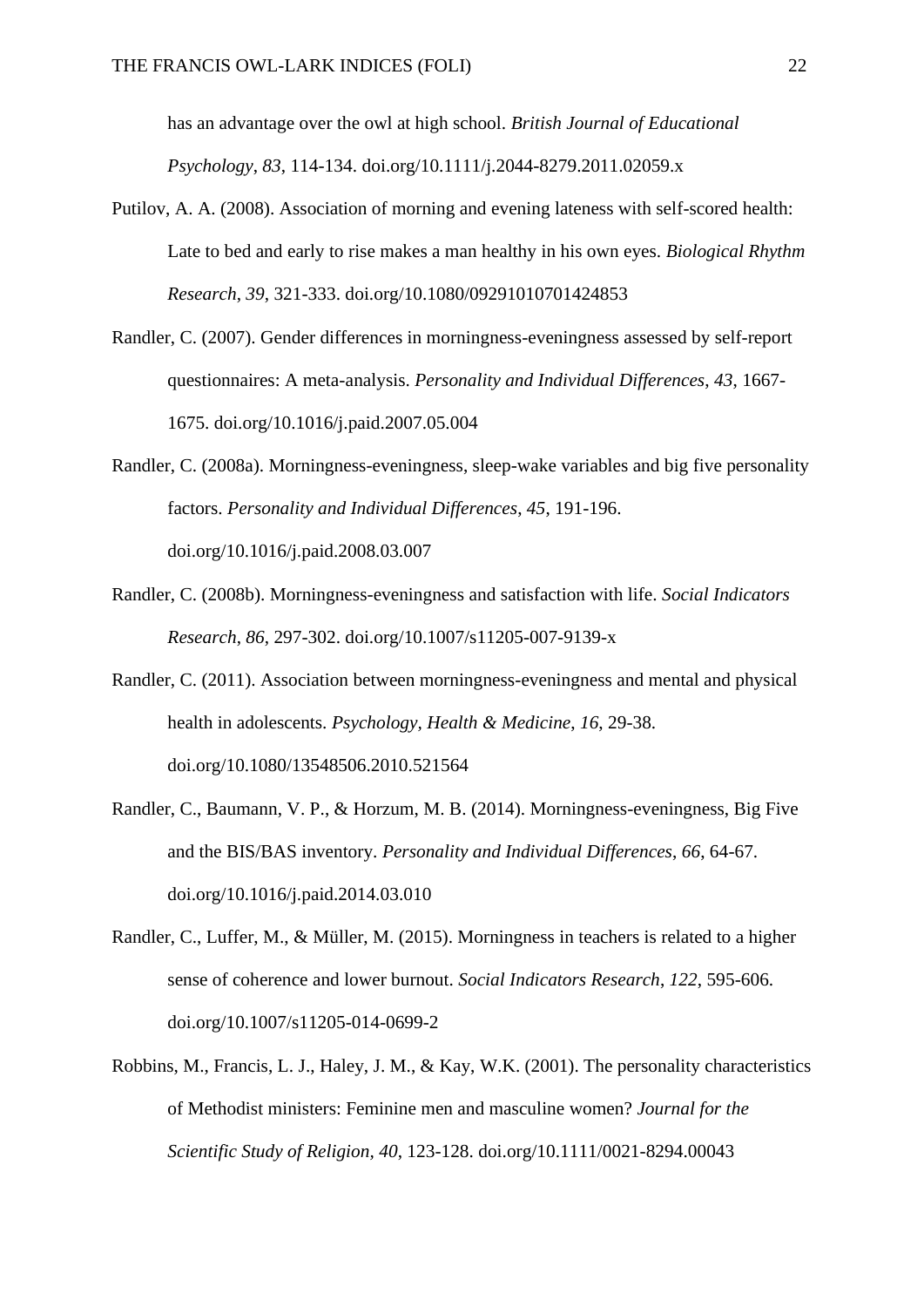- Robbins, M., Littler, K., & Francis, L. J. (2011). The personality characteristics of Anglican clergymen and clergywomen: The search for sex differences. *Pastoral Psychology*, *60*, 877-881*.* doi.org/10.1007/s11089-011-0385-0
- Smith, C. S., Folkard, S., Schmieder, R. A., Parra, L. F., Spelten, E., Almiral, H., Sen, R. N., Sahu, S., Perez, L. M., & Tiask, T. (2002). Investigation of morning-evening orientation in six countries using the preferences scale. *Personality and Individual Differences*, *32*, 949-968. doi.org/10.1016/S0191-8869(01)00098-8
- Smith, C. S., Reilly, C., & Midkiff, K. (1989). Evaluation of three circadian rhythm questionnaires with suggestions for an improved measure of morningness. *Journal of Applied Psychology*, *74*, 728-738. doi.org/10.1037/0021-9010.74.5.728
- Tonetti, L., Fabbri, M., & Natale, V. (2009). Relationship between circadian typology and big five personality domains. *Chronobiology International*, *26*, 337-347. doi.org/10.1080/07420520902750995
- Torsvall, L., & Åkerstedt, T. (1980). A diurnal type scale: Construction, consistency and validation in shift work. *Scandinavian Journal of Work, Environment and Health*, *6*, 283-290. doi.org/10.5271/sjweh.2608
- Walker, R. J., Christopher, A. N., Wreth, M. B., & Buchanan, J. (2015). Personality, time-ofday preference, and eating behaviour: The mediational role of morning-eveningness. *Personality and Individual Differences*, *77*, 13-17. doi.org/10.1016/j.paid.2014.12.026
- Walker, R. J., Kribs, Z. D., Christopher, A. N., Shewach, O. R., & Wieth, M. B. (2014). Age, the Big Five, and time-of-day preference: A mediational model. *Personality and Individual Differences*, *56*, 170-174. doi.org/10.1016/j.paid.2013.09.003
- Wilson, G. D. (1990). Personality, time of day and arousal. *Personality and Individual Differences*, *34*, 547-558. doi.org/10.1016/0191-8869(90)90008-F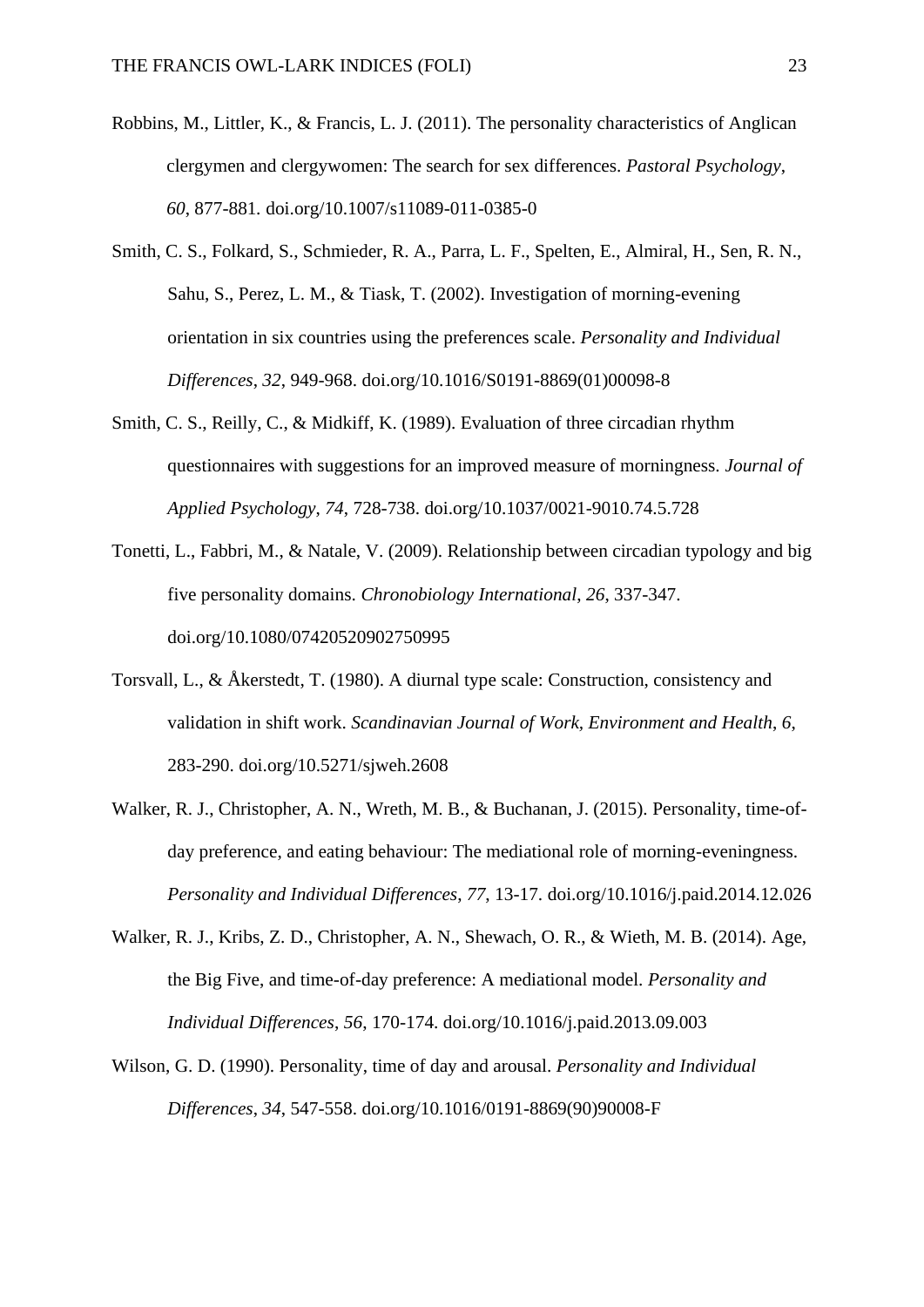- Zelenski, J. M., Rusting, C. K., & Larsen, R. J. (2003). Consistency in the time of experiment participation and personality correlates: A methodological note. *Personality and Individual Differences*, *34*, 547-558. doi.org/10.1016/S0191-8869(01)00218-5
- Zuber, L., & Ekehammar, B. (1988). Personality, time of day and visual perception: Preferences and selective attention. *Personality and Individual Differences*, *9*, 345- 352. doi.org/10.1016/0191-8869(88)90097-9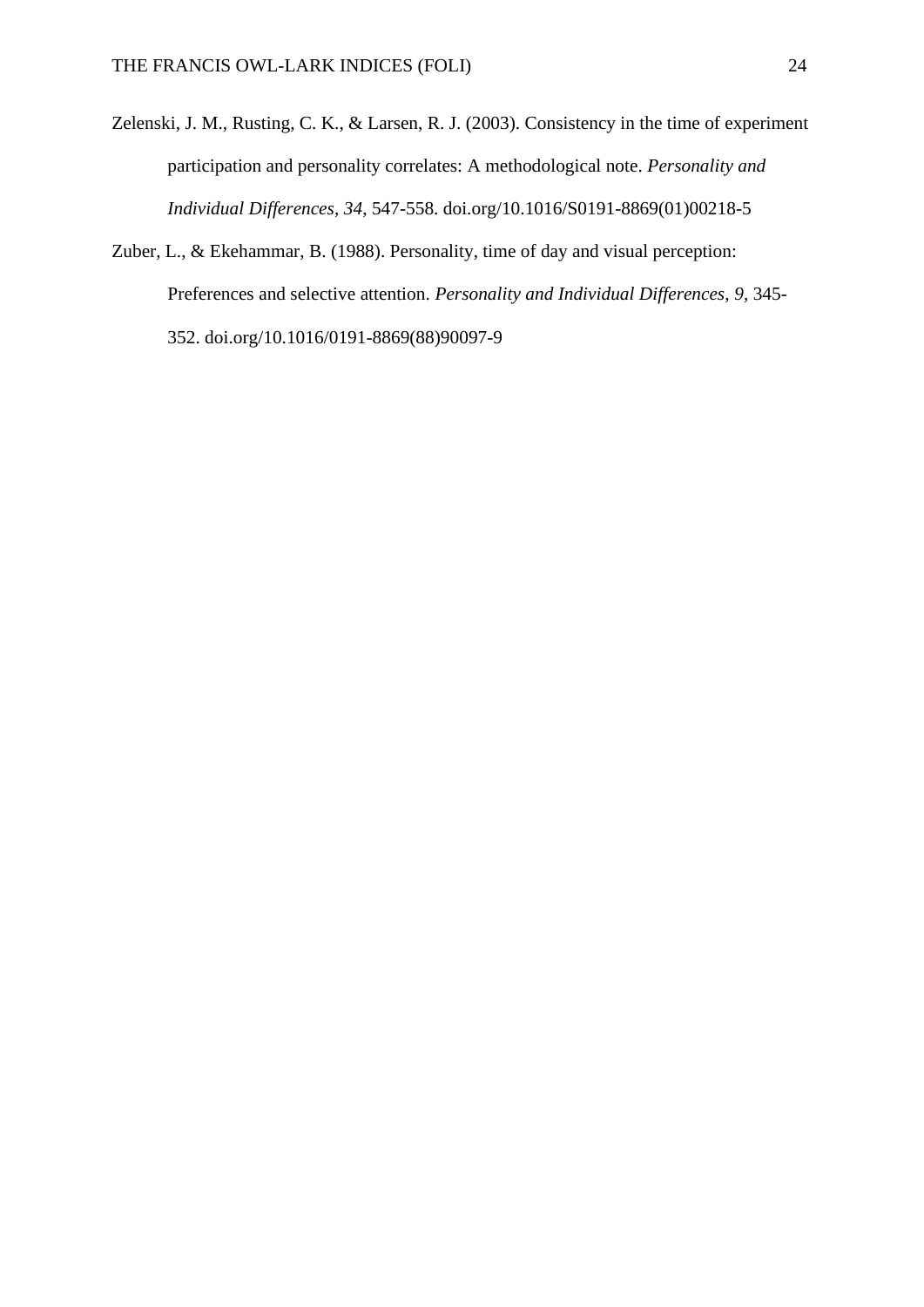## *Factor analysis of items in the Francis Owl-Lark Indices*

|                                                                             | Owl    | Lark   |
|-----------------------------------------------------------------------------|--------|--------|
| I am definitely an evening type of person                                   | .81    | $-.38$ |
| I am at my best late at night                                               | .81    | $-.27$ |
| I do my best work late in the evening                                       | .80    | $-.28$ |
| I concentrate on difficult tasks best in the evening                        | .75    | $-.32$ |
| I like to say up late at night                                              | .72    | $-.18$ |
| I rarely have difficulty staying awake late into the evening                | .60    | $-.09$ |
| I would find it very difficult to stay awake after midnight every day       | $-.60$ | .00    |
| I concentrate on difficult tasks best in the morning                        | $-.55$ | .50    |
| I would find it very difficult to get up at 6.00 am every day to go to work | .14    | $-.69$ |
| I am definitely a morning type of person                                    | $-.56$ | .66    |
| I am at my best in the morning                                              | $-.54$ | .64    |
| I rarely have difficulty getting up in the morning                          | $-.08$ | .61    |
| I do not mind getting up early in the morning to start a journey            | $-.07$ | .60    |
| I do my best work early in the day                                          | $-.53$ | .57    |

Note. Alpha extraction and varimax rotation. Loadings in bold were assigned to the relevant factor.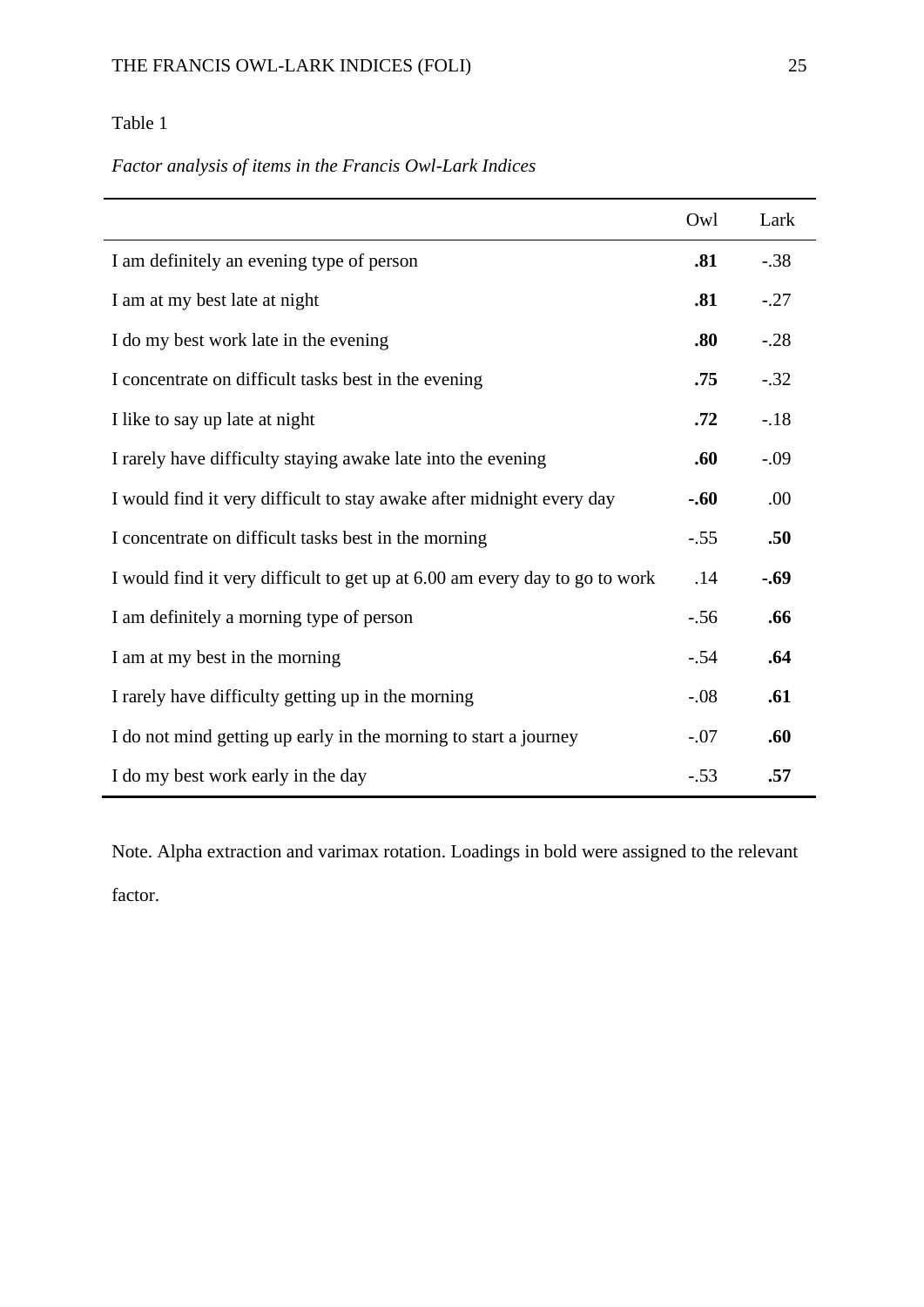*Scale properties of the Francis Owl-Lark Indices*

|                                                                              | r   | Yes<br>$\frac{0}{0}$ |
|------------------------------------------------------------------------------|-----|----------------------|
| Lark Index                                                                   |     |                      |
| I am at my best in the morning                                               | .79 | 70                   |
| I do my best work early in the day                                           | .73 | 67                   |
| I rarely have difficulty getting up in the morning                           | .51 | 64                   |
| I do not mind getting up early in the morning to start a journey             | .50 | 88                   |
| I concentrate on difficult tasks best in the morning                         | .67 | 72                   |
| I am definitely a morning type of person                                     | .80 | 59                   |
| I would find it very difficult to get up at 6.00 am every day to go to work* | .57 | 38                   |
| Owl Index                                                                    |     |                      |
| I am at my best late at night                                                | .82 | 21                   |
| I do my best work late in the evening                                        | .81 | 21                   |
| I rarely have difficulty staying awake late into the evening                 | .57 | 42                   |
| I like to say up late at night                                               | .71 | 33                   |
| I concentrate on difficult tasks best in the evening                         | .76 | 17                   |
| I am definitely an evening type of person                                    | .84 | 21                   |
| I would find it very difficult to stay awake after midnight every day*       | .54 | 70                   |

Note: *r*, correlation between the individual item and the sum of the other six items yes %, percentage endorsement as sum of agree and agree strongly responses \*, these items were reverse coded to compute the two indices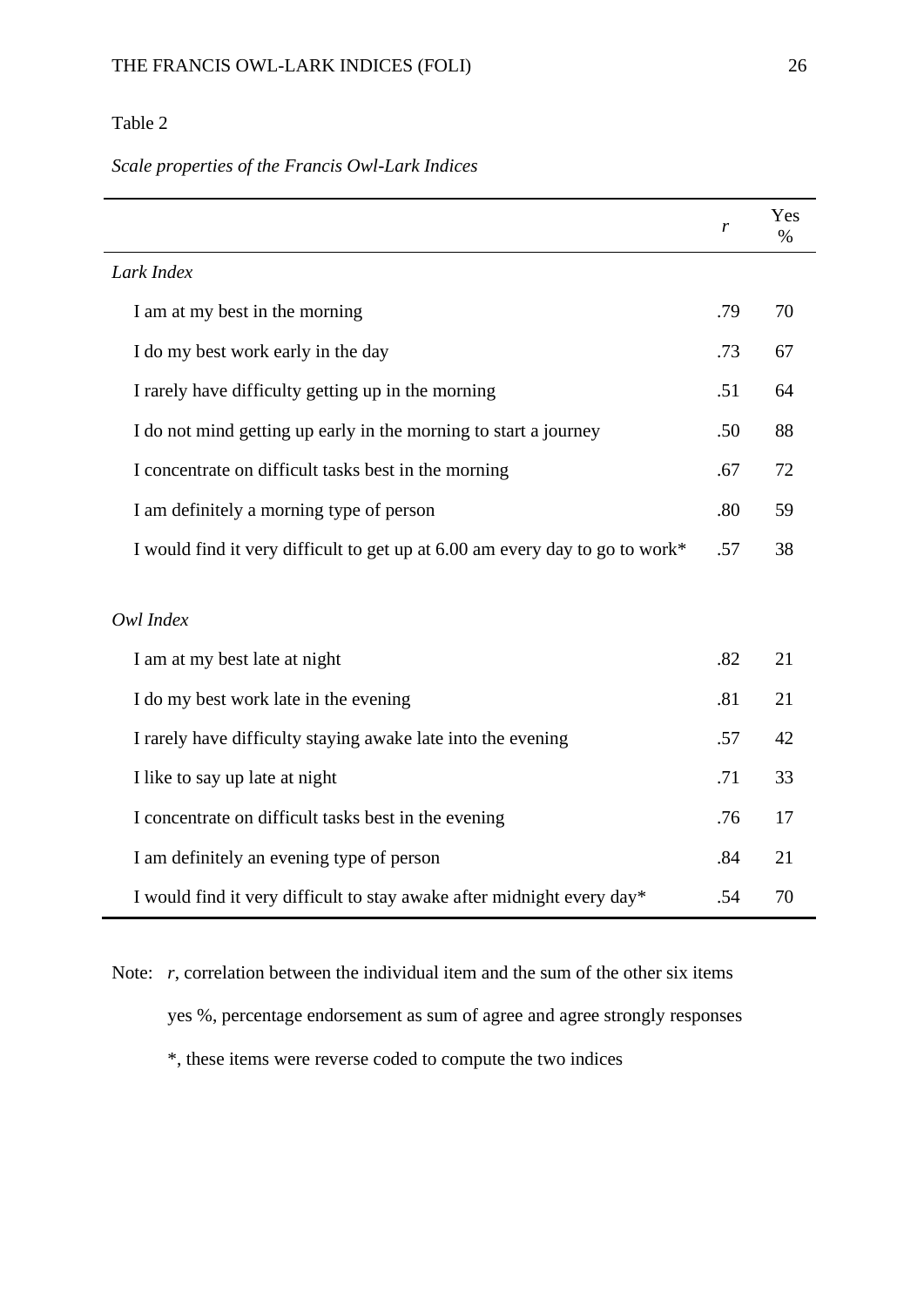# *Descriptive statistics for the continuous variables used in the analyses*

|                                           |       | N<br>Mean<br>Items |      | Range     |                |    |
|-------------------------------------------|-------|--------------------|------|-----------|----------------|----|
|                                           | alpha |                    |      | <b>SD</b> | Lo             | Hi |
| Scale of Emotional Exhaustion in Ministry | .78   | 11                 | 27.8 | 7.2       | 11             | 52 |
| Scale of Satisfaction in Ministry         | .85   | 11                 | 42.1 | 5.2       | 21             | 54 |
| Lark Index                                | .87   | 7                  | 25.5 | 5.4       | 10             | 35 |
| Owl Index                                 | .90   | 7                  | 17.7 | 6.2       | 7              | 35 |
| <b>Extraversion Scale</b>                 | .84   | 6                  | 3.1  | 2.2       | $\overline{0}$ | 6  |
| Neuroticism Scale                         | .78   | 6                  | 2.1  | 1.9       | $\theta$       | 6  |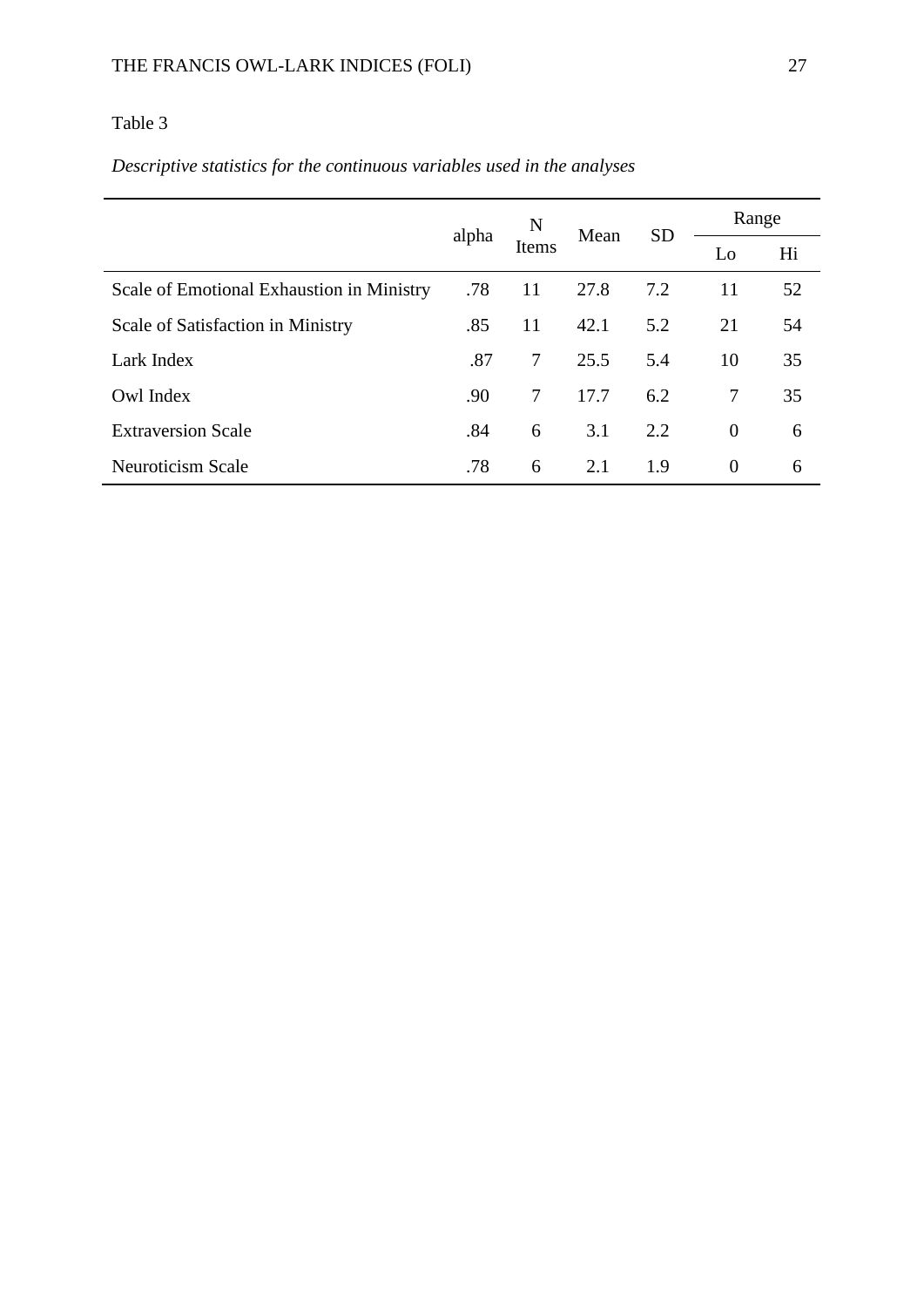# *Correlation matrix*

|                   | $\mathbf N$ | E         | $\Omega$  | L         | Fem       | <b>SIMS</b> |
|-------------------|-------------|-----------|-----------|-----------|-----------|-------------|
| <b>SEEM</b>       | $.63***$    | $-.21***$ | .01       | $-.18***$ | $-.15***$ | $-.63***$   |
| <b>SIMS</b>       | $-.45***$   | $.29***$  | $-.01$    | $.19***$  | .04       |             |
| Female (Fem)      | $-.08$      | .06       | $-.05$    | $-.03$    |           |             |
| Lark score $(L)$  | $-.09$      | .01       | $-.62***$ |           |           |             |
| Owl score $(O)$   | $-.09$      | $.21***$  |           |           |           |             |
| Extraversion (E   | $-.25***$   |           |           |           |           |             |
| Neuroticism $(N)$ |             |           |           |           |           |             |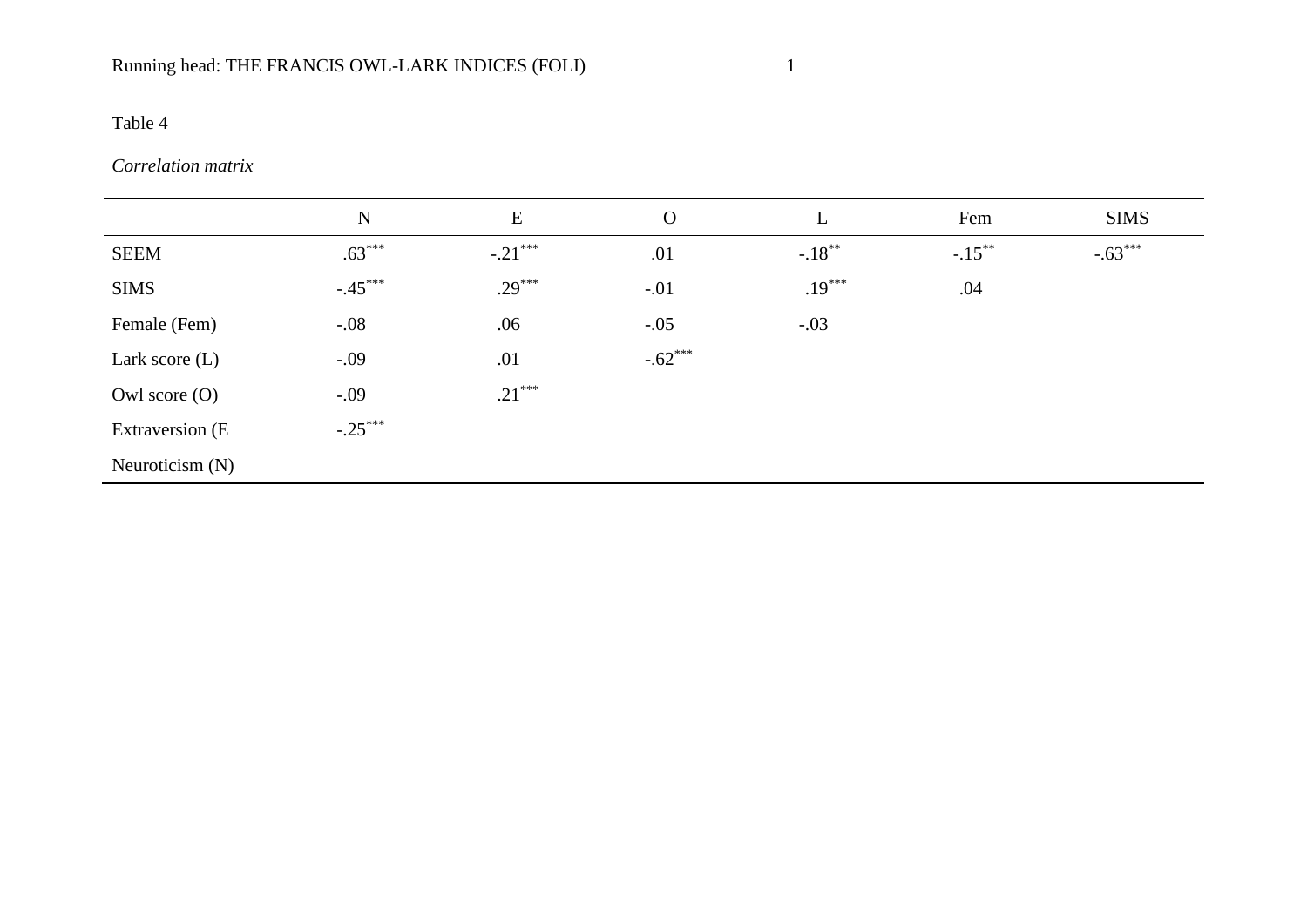## *Hierarchical linear regression of SEEM*

| Model          |              | B       | <b>SE</b> | β       | t                    |
|----------------|--------------|---------|-----------|---------|----------------------|
| $\mathbf{1}$   | Female       | $-1.55$ | 0.71      | $-.09$  | $-2.21$ <sup>*</sup> |
|                | Extraversion | $-0.19$ | 0.14      | $-0.06$ | $-1.36$              |
|                | Neuroticism  | 2.30    | 0.17      | .61     | $13.90***$           |
|                |              |         |           |         |                      |
| $\overline{2}$ | Female       | $-1.67$ | 0.70      | $-.10$  | $-2.38*$             |
|                | Extraversion | $-0.18$ | 0.14      | $-.06$  | $-1.24$              |
|                | Neuroticism  | 2.25    | 0.17      | .59     | $13.58***$           |
|                | Lark score   | $-0.19$ | 0.07      | $-.15$  | $-2.65***$           |
|                | Owl score    | $-0.03$ | 0.07      | $-.02$  | $-0.43$              |